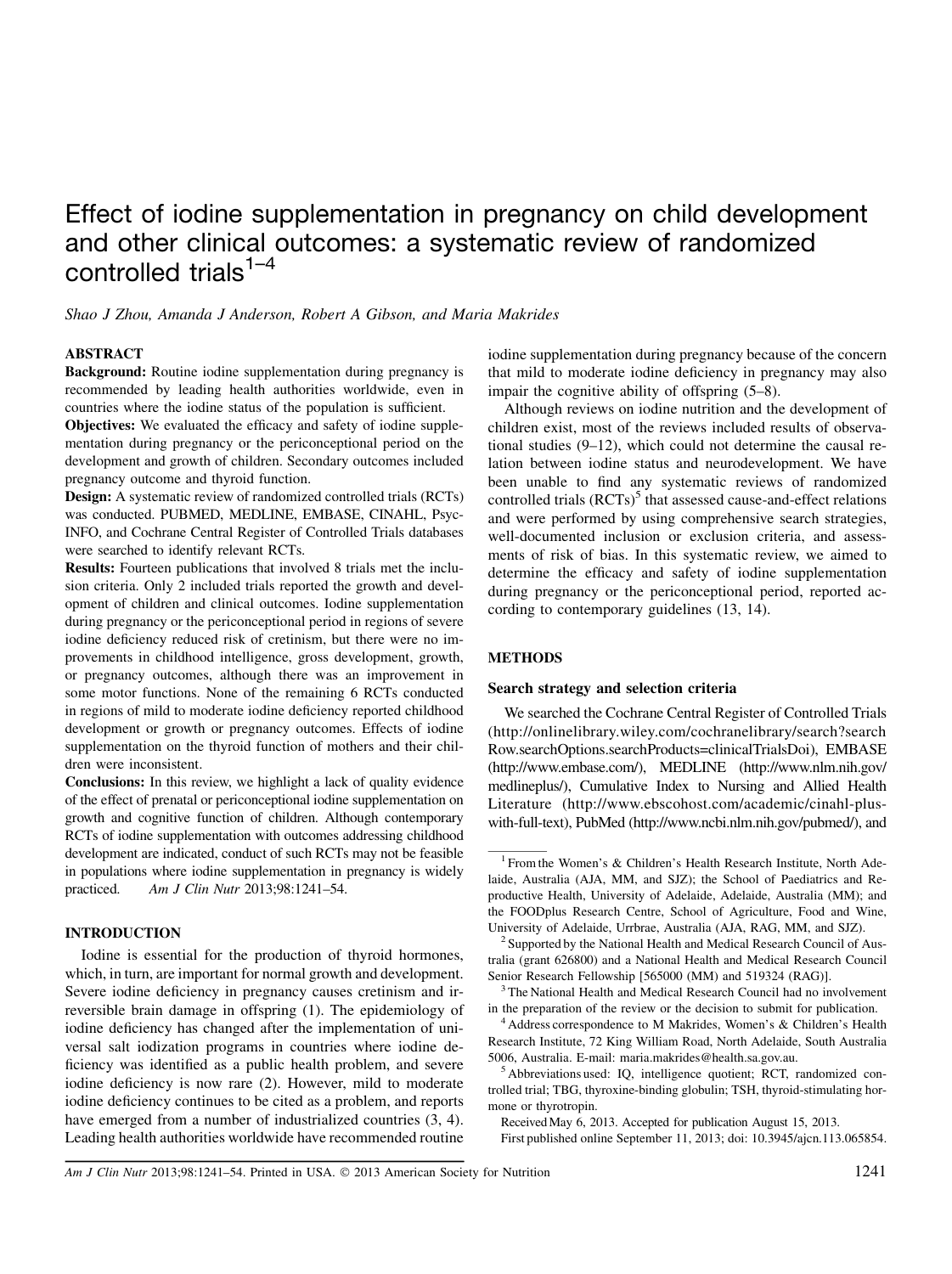PsycINFO (http://www.apa.org/pubs/databases/psycinfo/index.aspx) databases from inception through December 2012 for relevant articles according to the search strategy (see Supplement Appendix 1 under "Supplemental data" in the online issue) specified in the predefined protocol. All RCTs (including those with a quasirandom design) that compared the effect of iodine supplementation with a parallel control group who received no iodine supplementation (or placebo) during pregnancy or the preconceptional period on clinical or biochemical outcomes were eligible for inclusion in the review. Pregnant women or those of childbearing age regardless of iodine status or gestation at trial entry were included. Trials were eligible for inclusion in which women received any form of iodine supplementation, with or without other nutrients, in which the only difference between the treatment and comparison group was the presence or absence of iodine. The primary outcome was the cognitive development of children. Secondary outcomes included pregnancy and birth outcomes, childhood growth and mortality, iodine status, and thyroid function of mothers and infants. The search was restricted to human studies without language restrictions. Reference lists of relevant retrieved publications identified by the search and recent review articles were also checked for additional studies. Titles and abstracts of all articles retrieved by the search were used to assess eligibility by 2 independent reviewers. If there was insufficient information to warrant the exclusion of an article from the abstract, the full text of the article was retrieved to determine eligibility. Any discrepancies were resolved by consensus through discussion or by a third reviewer.

#### Quality assessment, data extraction, and analysis

Two reviewers (SJZ and AJA) independently assessed risk of bias of each included study by using the Cochrane Risk of Bias tool and extracted all study data by using a standardized data extraction form (14). Discrepancies were resolved by consensus through discussion or by a third reviewer. Although

a statistical analysis was originally planned, it was not possible to conduct a meta-analysis because of the scarcity of essential data.

#### **RESULTS**

The search returned a total of 138 publications. An additional 23 potentially relevant publications were identified by checking references of included studies and relevant review articles. After removing duplicates, 109 publications remained. Of these articles, 95 publications were excluded because the studies did not meet the predefined inclusion criteria (see Supplement Appendix 1 under "Supplemental data" in the online issue). A total of 14 publications involving 8 trials were included in the review (Figure 1) (15–28).

# Participants, setting, and intervention

Two trials were conducted in rural settings in areas of severe iodine deficiency as indicated by the high incidence of endemic goiter and cretinism (17, 21). Both trials were quasi-RCTs conducted  $>40$  y ago. In the landmark trial conducted in Papua New Guinea in 1966, 27 villages with a combined population of 16,500 participated in the trial (21). Alternate families received a single injection of either iodized oil (containing 1600 mg iodine) or a placebo. The other study was conducted in 3 villages in Peru, and 3183 participants (both female and male subjects) were injected with either iodized oil [containing 960 mg iodine (or 96 mg iodine if a nodular goiter was present)] or poppy seed oil (without iodine) by alternate allocation (17). Children born after the commencement of the intervention program and their mothers were assessed. The design and key findings of these 2 studies are summarized in Table 1.

The remaining 6 trials were conducted in pregnant women from regions of mild to moderate iodine deficiency on the basis of



FIGURE 1. Flowchart of literature search and eligibility of studies in the systematic review. RCT, randomized controlled trial.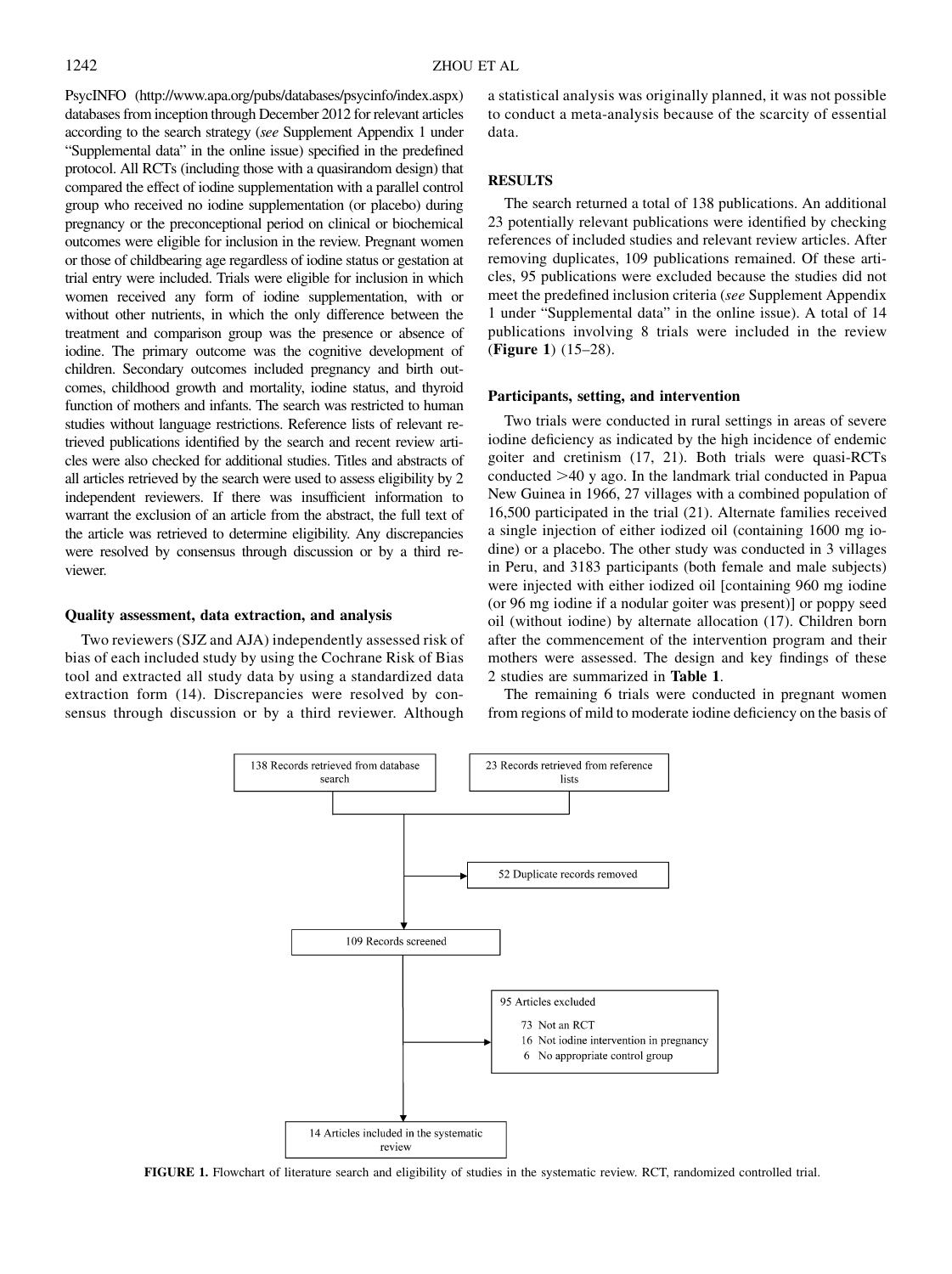| TABLE 1                                                                                          | Clinical outcomes (other than biomarkers) of the included controlled trials in regions of severe iodine deficiency <sup>1</sup>                                                          |                                                                                                                                                                                                                                                                                                                                                                                                                                     |                                                                                                                                                                                                                                                                                                                                                                                                                                                                                                                                                                                                                                                                                                                                                                                                                                                                                                                                                                                                                                                                                                                                                                                                                                  |  |
|--------------------------------------------------------------------------------------------------|------------------------------------------------------------------------------------------------------------------------------------------------------------------------------------------|-------------------------------------------------------------------------------------------------------------------------------------------------------------------------------------------------------------------------------------------------------------------------------------------------------------------------------------------------------------------------------------------------------------------------------------|----------------------------------------------------------------------------------------------------------------------------------------------------------------------------------------------------------------------------------------------------------------------------------------------------------------------------------------------------------------------------------------------------------------------------------------------------------------------------------------------------------------------------------------------------------------------------------------------------------------------------------------------------------------------------------------------------------------------------------------------------------------------------------------------------------------------------------------------------------------------------------------------------------------------------------------------------------------------------------------------------------------------------------------------------------------------------------------------------------------------------------------------------------------------------------------------------------------------------------|--|
| publication (reference)<br>First author, year of                                                 | and participants<br><b>Setting</b>                                                                                                                                                       | Intervention                                                                                                                                                                                                                                                                                                                                                                                                                        | Result                                                                                                                                                                                                                                                                                                                                                                                                                                                                                                                                                                                                                                                                                                                                                                                                                                                                                                                                                                                                                                                                                                                                                                                                                           |  |
| Pretell, 1972 (26)<br>Pretell, 1974 (24)<br>Pretell, 1994 (25)<br>Kevany, 1969 (17) <sup>2</sup> | Quasi-RCT (alternate families) in Peru:<br>3 central Sierra villages, 1966<br>UIE of population: 17 $\mu$ g/24 h <sup>2</sup><br>$n = 3183$ (747 were women of<br>childbearing age) (24) | a reinjection 3 y later when a new group of<br>participants were injected for the first time<br>Iodine B: 0.2 mL iodized oil containing 96 mg<br>Duration: single injection in 1966, followed by<br>Iodine A: 2 mL iodized oil containing 960 mg<br>iodine if $>6$ y old, no nodular goiter<br>Control $(n = 1191)$ (24): poppy seed oil<br>iodine if nodular goiter present<br>Intervention ( $n = 1992$ ) (24):<br>without iodine | 11) EEG 2-4 y: iodine $(n = 9$ of 9) normal<br>9) Hearing deficiency (subgroup analysis):<br>10) Cretinism: no obvious cretins detected<br>3) IQ (subgroup analysis): iodine $(n = 28)$<br>8) Hearing deficiency: iodine $(n = 35)$ 0%<br>$>$ control $(n = 44)$ $(P = 0.002)$ $(25)4$<br>6) Language deficiency: iodine $(n = 35)$<br>compared with control $(n = 11$ of 12)<br>17% compared with control ( $n = 46$ )<br>46% compared with control $(n = 46)$<br>4) Psychological retardation (subgroup<br>I) Gross development: no diff ( $\sim$ 70%<br>analysis): iodine $(n = 28) <$ control<br>control $(n = 41) \sim 10\%$ $(P = NR)^4$<br>5) Mental deficiency: iodine $(n = 35)$<br>iodine ( $n = 28$ ) 0% compared with<br>analysis): iodine ( $n = 28$ ) ~39%<br>7) Language deficiency (subgroup<br>compared with control $(n = 44)$<br>compared with control $(n = 46)$<br>11% $(P = NR)^3$<br>2) IQ: no diff $(n = 35 \text{ iodine})$ ;<br>Development of children at 5-y<br>of children tested) $(26)3$<br>$(n = 44) (P = 0.0001)^4$<br>$\sim$ 57% $(P = \text{NR})^4$<br>normal $(P = \text{NR})^3$<br>$n = 46$ control) <sup>3</sup><br>58% $(P = NR)^3$<br>33% $(P = NR)^3$<br>in the series $3$<br>follow-up |  |

(Continued)

 $(Continued)$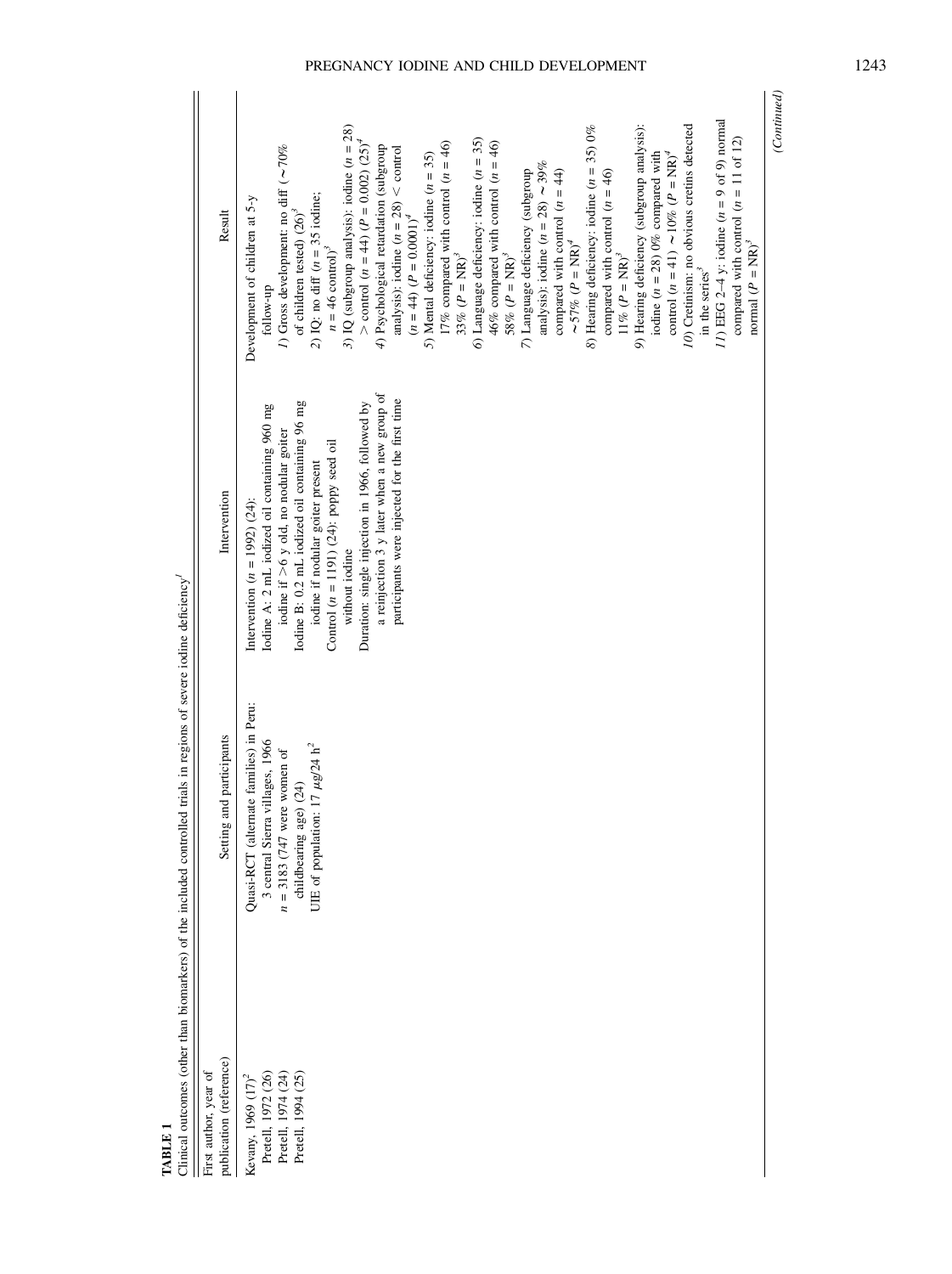| ۰ |
|---|
|   |
|   |
|   |
| ፡ |

| publication (reference)<br>First author, year of                                                   | Setting and participants                                                                                                 | Intervention                                                                                                    | Result                                                                                                                                                                                                                                                                                                                                                                                                                                                                                                                                              |
|----------------------------------------------------------------------------------------------------|--------------------------------------------------------------------------------------------------------------------------|-----------------------------------------------------------------------------------------------------------------|-----------------------------------------------------------------------------------------------------------------------------------------------------------------------------------------------------------------------------------------------------------------------------------------------------------------------------------------------------------------------------------------------------------------------------------------------------------------------------------------------------------------------------------------------------|
|                                                                                                    |                                                                                                                          |                                                                                                                 | $(n = 7$ of 7) normal compared with control<br>12) EEG $2-4$ y (subgroup analysis): iodine<br>2) Growth rate of children: slightly higher<br>1) Skinfold thicknesses and upper arm<br>circumferences: no diff $(n = NR)^{3,4}$<br>$(n = 10 \text{ of } 11) \text{ normal } (P = \text{NR})^4$<br>Growth of children at 5-y follow-up<br>iodine compared with control<br>$(n = NR, P = NR)^3$                                                                                                                                                        |
|                                                                                                    |                                                                                                                          |                                                                                                                 | 3) Postnatal bone maturation birth to 5 y of age:<br>5) APGAR scores at birth: no diff $(n = NR)^3$<br>4) Birth anthropometric measures (placental<br>2) Intrauterine hypothyroidism (ossification<br>3) Goiter rate of newborns: no diff $(0\%)^3$<br>commencement: $456 (44\% \text{ in control})$<br>circumference): no diff $(n = NR)^{3,4}$<br>weight, body weight, length, head<br>I) Births registered at 5 y poststudy<br>from birth X-ray): no diff $(0\%)^3$<br>no diff $(n = \text{NR})^3$<br>Pregnancy outcome<br>$(P=\text{NR})^{3,4}$ |
| Connolly, 1979 (15)<br>Pharoah, 1991 (23)<br>Pharoah, 1987 (22)<br>Pharoah, 1971 (21) <sup>5</sup> | Quasi-RCT (alternate individuals) in Papua<br>New Guinea: 27 villages in Jimi river<br>valley, 1966<br>$n = \sim 16,500$ | >12 y) containing $\sim$ 1600 mg iodine<br>Intervention: iodized oil (4 mL, if aged<br>Control: saline solution | before intervention) compared with control<br>Mortality rate of children $\leq$ 2 y old: no diff<br>$(n = 26$ of 406 examined, 5 conceived<br>$(n = 7 \text{ of } 412 \text{ examined}, 6 \text{ conceived}$<br>1) Cretinism at 4-y follow-up: iodine<br>Development of children<br>Other clinical outcome<br>$(n = \text{NR})^3$                                                                                                                                                                                                                   |
|                                                                                                    |                                                                                                                          | Duration: single IM injection in 1966                                                                           | before intervention) compared with control<br>iodine ( $n = 3$ of 274, 1 conceived before<br>3) Possible cretins at 10-16-y follow-up:<br>2) Definite cretins at $10-16-y$ follow-up:<br>intervention) compared with control<br>$(n = 11$ of 248, 2 conceived before<br>iodine ( $n = 3$ of 274, all conceived<br>$(n = 16$ of 248, 2 conceived before<br>injection) ( $P < 0.001$ ) <sup>6</sup><br>injection) ( $P < 0.001$ ) <sup>6</sup><br>before intervention) $^5$                                                                           |

(Continued)

 $(Continued) % \begin{minipage}[b]{0.5\linewidth} \centering \centerline{\includegraphics[width=0.5\linewidth]{images/STM1000.pdf} \centerline{\includegraphics[width=0.5\linewidth]{images/STM1000.pdf} \centerline{\includegraphics[width=0.5\linewidth]{images/STM1000.pdf} \centerline{\includegraphics[width=0.5\linewidth]{images/STM1000.pdf} \centerline{\includegraphics[width=0.5\linewidth]{images/STM1000.pdf} \centerline{\includegraphics[width=0.5\linewidth]{images/STM1000.pdf} \centerline{\includegraphics[width=0.5\linewidth]{images/STM1000.pdf} \centerline{\includegraphics[width=0.5\linewidth]{images/STM100$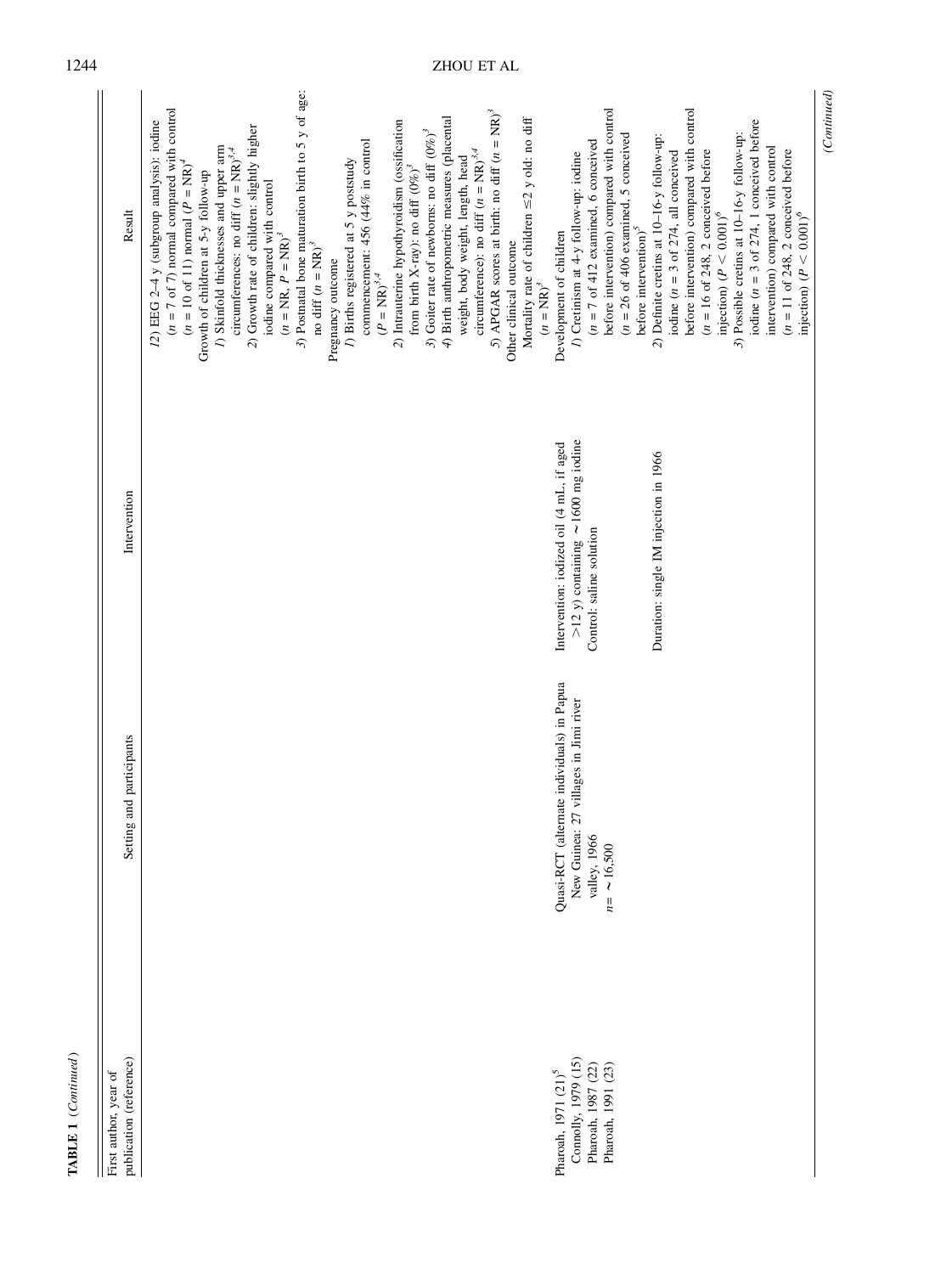| ۰ |  |
|---|--|
|   |  |
|   |  |
|   |  |

| publication (reference)<br>First author, year of | Setting and participants | Intervention | Result                                                                                                    |
|--------------------------------------------------|--------------------------|--------------|-----------------------------------------------------------------------------------------------------------|
|                                                  |                          |              | 4) Developmental score <10th percentile                                                                   |
|                                                  |                          |              | at 10-16-y follow-up: iodine 13 of 235                                                                    |
|                                                  |                          |              | compared with control 17 of 192                                                                           |
|                                                  |                          |              | $(P<0.001)^6$                                                                                             |
|                                                  |                          |              | 5) Grip strength: no diff at $\sim$ 11 y of age                                                           |
|                                                  |                          |              | $(n = 115 \text{ iodine}; n = 79 \text{ control})^7$                                                      |
|                                                  |                          |              | 6) Grip strength (subgroup analysis): no diff                                                             |
|                                                  |                          |              | at $\sim$ 11 y of age (n = 12 iodine; n = 17                                                              |
|                                                  |                          |              | control); no diff at $\sim$ 15 y of age ( <i>n</i> = 13 iodine; <i>n</i> = 15 control) <sup>8</sup>       |
|                                                  |                          |              |                                                                                                           |
|                                                  |                          |              | 7) Speed of movement: no diff at $\sim$ 11 y of<br>age ( $n = 115$ iodine; $n = 79$ control) <sup>7</sup> |
|                                                  |                          |              |                                                                                                           |
|                                                  |                          |              | 8) Speed of movement (subgroup analysis):                                                                 |
|                                                  |                          |              | no diff at $\sim$ 11 y of age ( <i>n</i> = 12 iodine;<br><i>n</i> = 18 control); 15 y (NR) <sup>8</sup>   |
|                                                  |                          |              |                                                                                                           |
|                                                  |                          |              | 9) Unimanual accuracy: screws: no diff at                                                                 |
|                                                  |                          |              | $\sim$ 11 y of age (n = 115 iodine;                                                                       |
|                                                  |                          |              | $n=79~\mathrm{control})^7$                                                                                |
|                                                  |                          |              | Pegboard: iodine > control at $\sim$ 11 y of                                                              |
|                                                  |                          |              | age ( $n = 115$ iodine; $n = 79$ control                                                                  |
|                                                  |                          |              | (P < 0.05)                                                                                                |
|                                                  |                          |              | 10) Unimanual accuracy (subgroup analysis):                                                               |
|                                                  |                          |              |                                                                                                           |
|                                                  |                          |              | screws: no diff at $\sim$ 11 y of age ( <i>n</i> = 12<br>iodine; <i>n</i> = 17 control) <sup>8</sup>      |
|                                                  |                          |              |                                                                                                           |
|                                                  |                          |              | 15 y of age $(NR)$ <sup>8</sup>                                                                           |
|                                                  |                          |              | Pegboard: no diff at $\sim$ 11 y of age (n = 12                                                           |
|                                                  |                          |              | iodine; $n = 18$ control); no diff at $\sim 15$ y of                                                      |
|                                                  |                          |              | age ( $n = 13$ iodine; $n = 16$ control) <sup>8</sup>                                                     |
|                                                  |                          |              | 11) Bimanual accuracy: iodine $>$ control                                                                 |
|                                                  |                          |              | $(n = 115 \text{ iodine}; n = 79 \text{ control } (P < 0.01)$<br>at $\sim 11 \text{ y of age}^7$          |
|                                                  |                          |              |                                                                                                           |
|                                                  |                          |              | 12) Bimanual accuracy (subgroup analysis):                                                                |
|                                                  |                          |              | no diff at $\sim$ 11 y of age ( $n = 11$ iodine;                                                          |
|                                                  |                          |              | $n = 17$ control); no diff at $\sim 15$ y of age<br>( $n = 13$ iodine; $n = 16$ control) <sup>8</sup>     |
|                                                  |                          |              |                                                                                                           |
|                                                  |                          |              | 13) Motor impairment: iodine better than                                                                  |
|                                                  |                          |              | control in 5 of 6 age groups (P-value, no.                                                                |
|                                                  |                          |              | of children for each age group not reported) <sup>7</sup>                                                 |
|                                                  |                          |              | 14) Cognitive function: no diff at $\sim$ 15 y                                                            |
|                                                  |                          |              | of age ( $n = 13$ iodine; $n = 15$ control) <sup>8</sup>                                                  |
|                                                  |                          |              | Growth of children                                                                                        |
|                                                  |                          |              |                                                                                                           |
|                                                  |                          |              | Height: no diff at $\sim$ 15 y of age ( $n = 13$ )<br>iodine; $n = 16$ control) <sup>8</sup>              |
|                                                  |                          |              | (Continued)                                                                                               |
|                                                  |                          |              |                                                                                                           |

# PREGNANCY IODINE AND CHILD DEVELOPMENT 1245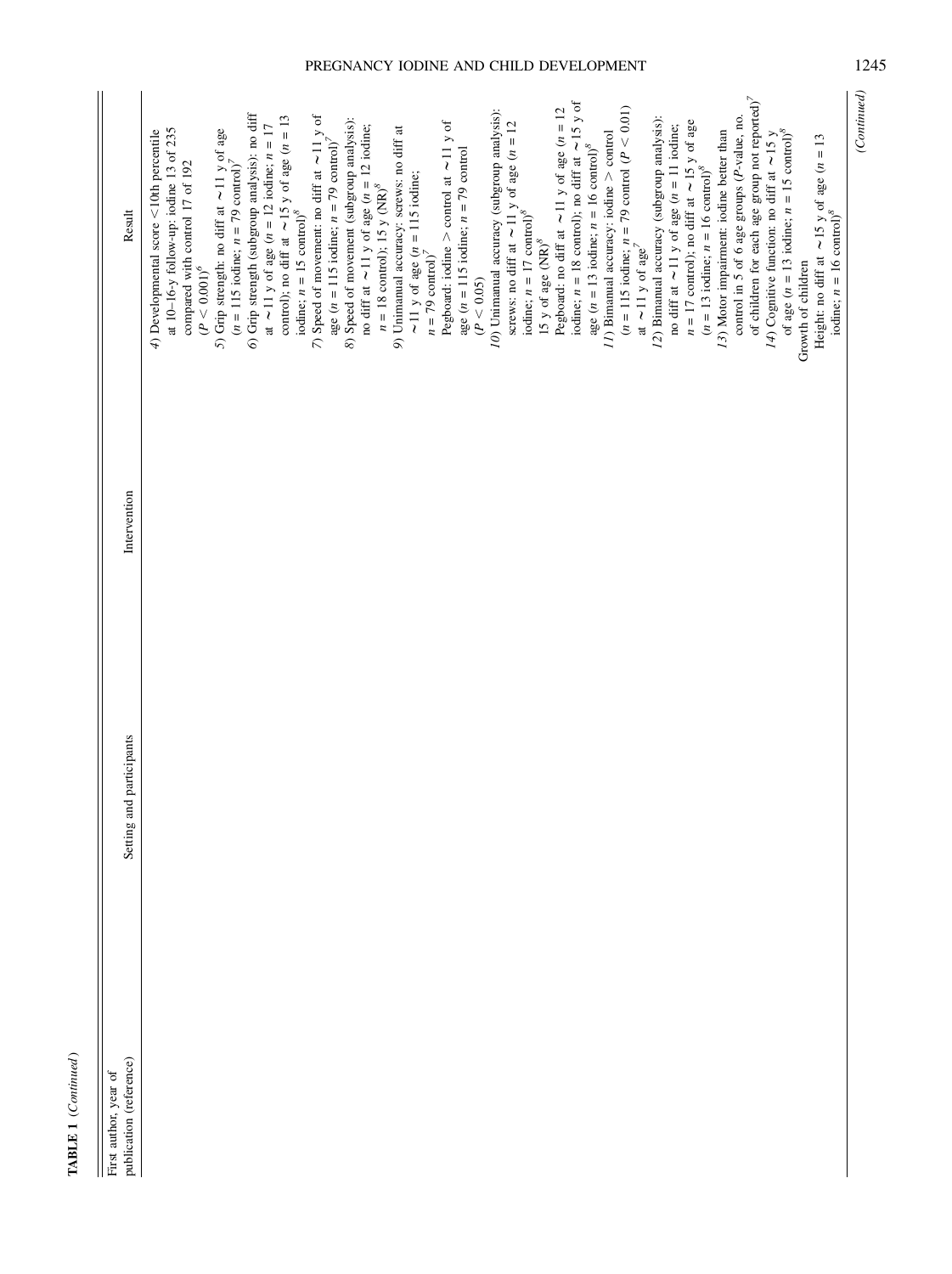**TABLE 1** (Continued) TABLE 1 (Continued)

| First author, year of   |                             |              |                                                     |
|-------------------------|-----------------------------|--------------|-----------------------------------------------------|
| publication (reference) | and participants<br>Setting | Intervention | Result                                              |
|                         |                             |              | Pregnancy outcome                                   |
|                         |                             |              | Births registered 4 y postintervention:             |
|                         |                             |              | 498 births in iodine group compared with            |
|                         |                             |              | 534 births in control group <sup>-</sup>            |
|                         |                             |              | Other clinical outcome                              |
|                         |                             |              | 1) Deaths in children registered 4 y after          |
|                         |                             |              | matemal intervention: $n = 66$ in iodine            |
|                         |                             |              | compared with $n = 97$ in control <sup>2</sup>      |
|                         |                             |              | 2) Goiter rate of adult women: no diff <sup>o</sup> |
|                         |                             |              | Goiter rate of children: no diff <sup>o</sup>       |
|                         |                             |              | $4$ ) 15-y cumulative survival rate in children:    |
|                         |                             |              | iodine > control $(P = 0.002)^{\circ}$              |

trial; UIE, urinary iodine excretion. Ĕ

 $^{2}$ Only data from the Peru RCT are presented in the table. Only data from the Peru RCT are presented in the table.

intervention  $(n = 8$  of 43 iodine compared with 3 of 49 control) were excluded from the analysis of IQ and developmental deficiency. Fifteen children from each group were assessed for an EEG (children <sup>3</sup>Pretell et al. 1972 (26). At the 5-y follow-up, the IQ of children was assessed in one village only; 49 control compared with 43 iodine-treated subjects were assessed. Children conceived before the Pretell et al, 1972 (26). At the 5-y follow-up, the IQ of children was assessed in one village only; 49 control compared with 43 iodine-treated subjects were assessed. Children conceived before the intervention ( $n = 8$  of 43 iodine compared with 3 of 49 control) were excluded from the analysis of  $\Omega$  and developmental deficiency. Fifteen children from each group were assessed for an EEG (children conceived before the intervention were excluded). conceived before the intervention were excluded).

 ${}^4$ Pretell and Caceres, 1994 (25). Subgroup analysis of the 5-y follow-up; 89 children  $(n = 40$  iodine;  $n = 49$  control) from one of the villages were assessed. For the control group, only children whose mothers had UIE or thyroxine that was consistent with iodine deficiency were included (n = 44). For the iodine group, only children whose mothers had UIE or thyroxine that was considered normal were "Pretell and Caceres, 1994 (25). Subgroup analysis of the 5-y follow-up; 89 children (n = 40 iodine; n = 49 collidren (n = 49 control) from one of the villages were assessed. For the control group, only children whose mothers had UIE or thyroxine that was consistent with iodine deficiency were included (n = 44). For the iodine group, only children whose mothers had UIE or thyroxine that was considered normal were included  $(n = 28)$ . included  $(n = 28)$ .

<sup>5</sup>Pharoah et al, 1971 (21). Only 16 of 27 villages were followed up. Pharoah et al, 1971 (21). Only 16 of 27 villages were followed up.

 $^{7}$ Comolly et al. 1979 (15). Eleven-year follow-up of children (various ages;  $n = 208$  tested) in Pharoah et al. 1971 (21) from 5 of the original villages that showed the greatest incidence of cretinism. Cretin  $\delta$ Pharoah and Connolly, 1987 (22). Follow-up of children (aged 10-16 y) born between 1966 and 1972 and mothers from 5 of the original villages that showed the greatest incidence of cretinism (n = 274 Pharoah and Connolly, 1987 (22). Follow-up of children (aged 10–16 y) born between 1966 and 1972 and mothers from 5 of the original villages that showed the greatest incidence of cretinism (n = 274 7Connolly et al, 1979 (15). Eleven-year follow-up of children (various ages; n = 208 tested) in Pharoah et al, 1971 (21) from 5 of the original villages that showed the greatest incidence of cretinism. Cretin odine;  $n = 248$  control). Children conceived before trial entry or children classified as definite or possible cretins were excluded in the statistical analysis of the developmental score <10th percentile. iodine;  $n = 248$  control). Children conceived before trial entry or children classified as definite or possible cretins were excluded in the statistical analysis of the developmental score <10th percentile.

<sup>8</sup>Pharoah and Connolly, 1991 (23). Eleven-year (in 1978) and 15-y (in 1982) follow-up of children in Pharoah et al 1971 (21) from 5 of the original villages that showed the greatest incidence of cretinism. Pharoah and Connolly, 1991 (23). Eleven-year (in 1978) and 15-y (in 1982) follow-up of children in Pharoah et al 1971 (21) from 5 of the original villages that showed the greatest incidence of cretinism. children were excluded ( $n = 1$  iodine;  $n = 13$  control). For motor impairment, only  $n = 3$  tested for the 9-y-old age group. children were excluded ( $n = 1$  iodine;  $n = 13$  control). For motor impairment, only  $n = 3$  tested for the 9-y-old age group.

Subgroup analysis of children born  $\leq 40$  wk of mother receiving the intervention [ie, these children were conceived before the intervention ( $n = 11-13$  iodine;  $n = 15-18$  control)]. Subgroup analysis of children born  $\leq 40$  wk of mother receiving the intervention [ie, these children were conceived before the intervention (n = 11–13 iodine; n = 15–18 control)].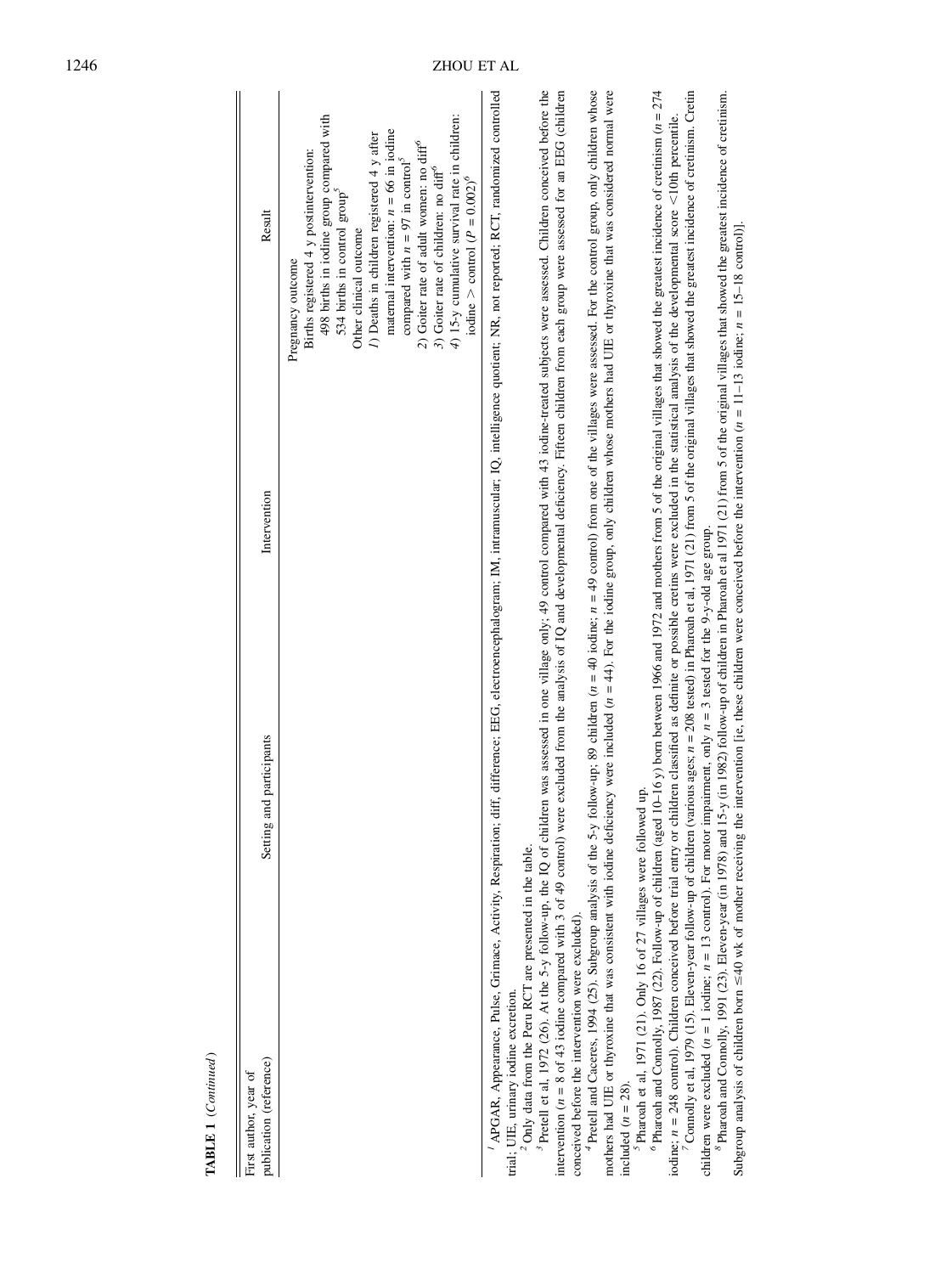the median urinary iodine concentration. Five trials were conducted in hospital or clinic settings in Europe, and the other trial was conducted in rural Chile (16, 18–20, 27, 28). Women were randomly assigned to receive either iodine or placebo supplements daily from trial entry (from 9 to 32 wk of gestation) to delivery or into the postpartum period (16, 18–20, 27, 28). The form of supplementation included iodized salt, potassium iodide drops, or potassium iodide tablets, but the form was unclear in one trial (16, 18–20, 27, 28). The dose of iodine ranged from 100 to 300  $\mu$ g/d. Sample sizes were small and ranged from 35 to 250 participants. Only 3 trials had  $>100$ participants (16, 18, 28). Designs and findings of the 6 trials are summarized in **Tables 2** and 3. No RCTs from regions of iodine sufficiency were identified.

#### Quality of studies

None of the trials reported adequate random-sequence generation or adequate allocation concealment (Table 4). Inadequate sequence-generation procedures included the allocation by day of the week, alternate allocation, or not treating every fourth person to form the control group (17, 18, 21, 28). The majority of trials did not provide sufficient detail to assess the potential bias on the blinding of participants and personnel, and only 2 trials were judged to be at low risk (16, 19). Risk of bias from incomplete reporting of outcome data was low in only one trial, and in general, numbers of participants treated and followed-up were not clearly reported (27). One trial was assessed as being at high risk of other bias because of the follow-up processes, which were focused on 5–16 of the original 27 villages, with the focus on villages with the highest prevalence of cretinism (21).

#### Growth and development of children

#### Studies in regions of severe iodine deficiency

In the Peru trial, the gross development of newborns was assessed by using the Gesell test in  $\sim 70\%$  of newborns, and there was no difference between iodine and placebo groups (17, 26). In one of the 3 villages, there were no differences in mean test scores between iodine and placebo groups of children aged between 3 mo and 4 y who were assessed by using the Brunet-Lezine test  $(< 2 y)$  and the Stanford-Binet test  $(> 2 y)$  (Table 1) (26). In a subgroup analysis reported subsequently, children whose mothers had urinary iodine excretion or thyroxine consistent with iodine deficiency in the placebo group ( $n = 44$  of 49) and those with concentrations considered normal in the iodine group ( $n = 28$  of 43) were analyzed (25). In iodine compared with placebo groups, the mean intelligence quotient (IQ) score of children was higher (85.6  $\pm$  13.9 compared with 74.4  $\pm$  14.8, respectively;  $P = 0.002$ ), and psychological age retardation was lower (15.5  $\pm$  11.6% compared with 26.6  $\pm$  14.1%, respectively;  $P < 0.0001$ ). No differences between groups were reported for the growth rate, skinfold thicknesses, and postnatal bone maturation up to 5 y of age between the 2 groups (Table 1) (25, 26).

In the Papua New Guinea trial, developmental outcomes of children were assessed up to 15 y postintervention (15, 21–23). The incidence of cretinism in the 27 villages originally randomly assigned was 2% (7 of 412 subjects) in the iodine group compared with 6% (26 of 406 subjects) in the placebo group,

although no statistical comparison was reported (21). In the subsequent follow-up of the 5 selected villages with the highest incidence of cretinism, incidences of definite cretins and possible cretins were significantly lower in the iodine compared placebo groups (Table 1) (22). The motor functioning of children was assessed by using various tasks, and although there were no differences in grip strength or the speed of movement between groups, children in the iodine group performed better in 2 of 3 speed and accuracy tasks (15). A subgroup analysis of children born  $\leq 40$  wk of intervention reported no differences in the performance of any of the motor-functioning tasks (23). There was also no difference in performance on the cognitivefunction task between iodine and placebo groups (Table 1), although the number of children included in the subgroup analyses was small (11–13 children in the iodine group and 15–18 children in the placebo group) (23). After the exclusion of children conceived before trial entry and cretins, fewer children in the iodine group had a developmental score  $\leq 10$ th percentile compared with that of children in the placebo group (Table 1) (22). The only growth data reported were heights of children at the 15-y follow-up, with no difference between the 2 groups, although only 29 children (13 children in the iodine group and 16 children in the placebo group) were included (Table 1).

## Studies in regions of mild to moderate iodine deficiency

None of the 6 trials reported outcomes related to the growth or development of children.

#### Pregnancy and other clinical outcomes

#### Studies in regions of severe iodine deficiency

In the Peru trial, initial numbers of births registered were 58 births in the iodine group and 34 births in the placebo group (17). Five years after the intervention, births to iodine-supplemented women of childbearing age were 254/390 (number of births/total number of fertile-aged women) (65%) compared with 202/402 (number of births/total number of fertile-aged women) (50%) in the placebo group (26). In the Papua New Guinea study, there were 498 births in the iodine group compared with 534 births in the placebo group 4 y after the intervention (21). No statistical comparisons were reported in either study. Birth weight, length, head circumference, placental weight, or Appearance, Pulse, Grimace, Activity, Respiration scores at birth were reported only in the Peru trial and did not differ between iodine and the placebo groups (17, 25, 26). Neither trial reported the gestational age at birth, incidence of miscarriage, or preterm birth.

Child mortality  $\leq 2$  y of intervention was  $\sim 11-12\%$  in the Peru study with no difference between iodine and placebo groups (17). In the Papua New Guinea study 4 y after the commencement of the trial, 66/498 (number of deaths/total number of births) deaths were reported in the iodine group, and 97/534 (number of deaths/total number of births) deaths were reported in the placebo group (21). Fifteen-year cumulative survival rates in a subgroup of children born in 5 of 27 villages (with the highest goiter rate) were significantly higher in the iodine group than placebo group ( $\sim 85\%$  compared with  $\sim 70\%$ survival rates estimated from Figure 1) (22). There were no predefined safety measures or adverse effects in either of the included trials. One case of global developmental delay in the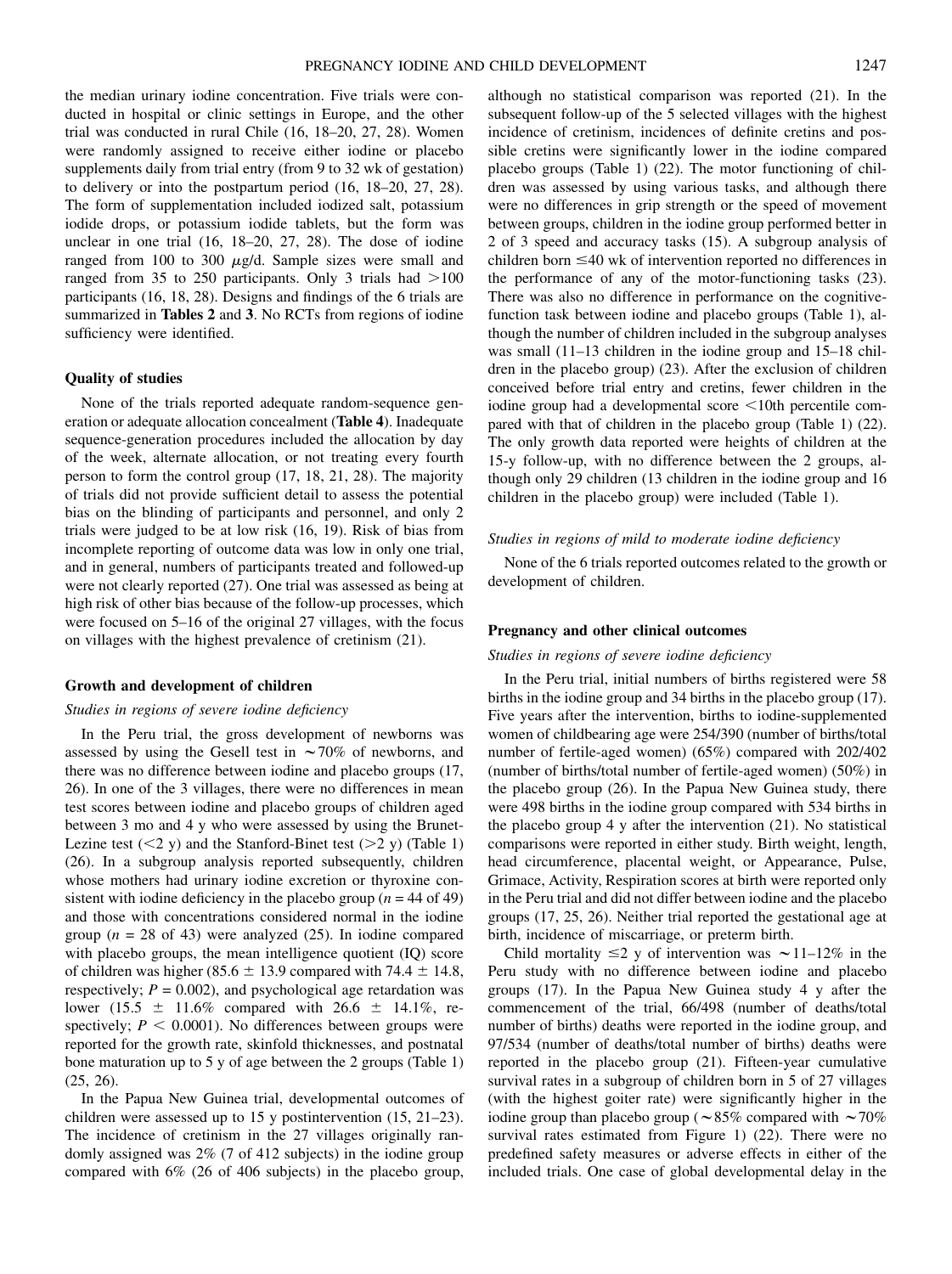| TABLE 2                                          | Clinical outcomes (other than biomarkers) of included controlled trials in regions of mild to moderate iodine deficiency'                                                                                                                                                                                                                                                                                                                                                               |                                                                                                                                                                                                                                                                                                                                                                                                             |                                                                                                              |
|--------------------------------------------------|-----------------------------------------------------------------------------------------------------------------------------------------------------------------------------------------------------------------------------------------------------------------------------------------------------------------------------------------------------------------------------------------------------------------------------------------------------------------------------------------|-------------------------------------------------------------------------------------------------------------------------------------------------------------------------------------------------------------------------------------------------------------------------------------------------------------------------------------------------------------------------------------------------------------|--------------------------------------------------------------------------------------------------------------|
| of publication (reference)<br>First author, year | Setting and participants                                                                                                                                                                                                                                                                                                                                                                                                                                                                | Intervention                                                                                                                                                                                                                                                                                                                                                                                                | Result                                                                                                       |
| Glinoer, 1995 (16)                               | Belgium: prenatal clinic (first visit), Saint-Pierre<br>n enrolled: 180, divided into 3 equal groups<br>Eligibility: pregnancies ( $<$ 16 wk GA) with<br>GA at trial entry: mean of 14.4 wk<br>excessive thyroid stimulation <sup>2</sup><br>University Hospital, Brussels                                                                                                                                                                                                              | Control ( $n = NR$ ): group A, placebo (details NR)<br>Group B: 131 $\mu$ g KI/d (100 $\mu$ g iodine/d)<br>Group C: 131 µg KI + 100 µg L-T4d<br>Duration: trial entry to delivery<br>Intervention $(n = NR)$<br>$(161 \ \mu$ g iodine/d)                                                                                                                                                                    | Development of children: NR<br>Other clinical outcome: NR<br>Pregnancy outcome: NR<br>Growth of children: NR |
| Liesenkötter, 1996 (18)                          | (6 control; 1 iodine) at the beginning of pregnancy;<br>14 subjects had a history of goiter (7 subjects had<br>Germany: Pregnancy Care Unit, Benjamin Franklin<br>Mild ID (baseline MUIC of participants: 53.2 $\mu$ g<br>iodine/g creatinine or 6.4 $\mu$ g/dL)<br>n enrolled: 108 [7 subjects had positive TPO-Ab<br>Overall MUIC before intervention 36 µg/L<br>an evident goiter at first presentation)]<br>GA at trial entry: mean of 11.2 wk<br>Hospital, Free University, Berlin | Intervention ( $n = 38$ ): iodine: 300 $\mu$ g KI/d<br>Control $(n = 70)$ : no iodine supplements<br>Duration: trial entry to 2-21 d PP<br>(whether received placebo NR)                                                                                                                                                                                                                                    | Development of children: NR<br>Other clinical outcome: NR<br>Pregnancy outcome: NR<br>Growth of children: NR |
| Nøhr, 2000 (19)                                  | Denmark: Aalborg Hospital (routine antenatal), Aalborg<br>disease or clinical<br><i>n</i> enrolled: 72, all TPO-Ab positive ( $\geq$ 100 U/mL)<br>Mild-moderate ID area (author assigned)<br>symptoms of thyroid dysfunction<br>but none had history of thyroid<br>GA at trial entry: 11 wk                                                                                                                                                                                             | Iodine B $(n = 24)$ ; vitamin and mineral tablet<br>Duration: trial entry to delivery or 9 mo PP<br>Iodine A $(n = 22)$ : vitamin and mineral<br>Control $(n = 26)$ : placebo of vitamin and<br>containing iodine 150 $\mu$ g/d (iodine in<br>tablet containing iodine 150 $\mu$ g/d (in<br>pregnancy only, placebo in PP)<br>pregnancy and up to 9 mo PP)<br>mineral tablet without iodine<br>Intervention | Development of children: NR<br>Other clinical outcome: NR<br>Pregnancy outcome: NR<br>Growth of children: NR |
| Pedersen, 1993 (20)                              | n enrolled: 74 (20 dropped out after the first visit,<br>had a history of thyroid disease or were taking<br>54 were included in the analysis). No subjects<br>Area of mild ID (MUIE of the area $\sim$ 50 $\mu$ g/d)<br>iodine supplements/medication that<br>Denmark: outpatient clinic (routine<br>GA at trial entry: 17-18 wk<br>affected thyroid function<br>antenatal), Randers                                                                                                    | Intervention ( $n = 28$ ): 10 drops KI solution/d<br>Duration: trial entry to 12 mo PP<br>Control $(n = 26)$ : details NR<br>containing iodine 200 µg                                                                                                                                                                                                                                                       | Development of children: NR<br>Other clinical outcome: NR<br>Pregnancy outcome: NR<br>Growth of children: NR |
| Romano, 1991 (27)                                | n enrolled: 35 (excluded if history of thyroid disease)<br>Moderate ID [MUIE (means $\pm$ SDs) at first visit:<br>Italy: Obstetrics and Gynecology Department,<br>$37.0 \pm 36.0 \ \mu g/24 \ \text{h}; n = 18 \ \text{control},$<br>iodine<br>University of L'Aquila, L'Aquila<br>control, 30.5 $\pm$ 42.0 $\mu$ g/24 h;<br>GA at trial entry: TM 1<br>$n = 17$ iodine]                                                                                                                | Intervention $(n = 17)$ : iodized salt containing iodine<br>20 mg/kg salt ( $\sim$ 120-180 µg iodine/d)<br>Duration: trial entry to delivery<br>Control $(n = 18)$ : detail NR                                                                                                                                                                                                                              | Development of children: NR<br>Other clinical outcome: NR<br>Pregnancy outcome: NR<br>Growth of children: NR |

(Continued)

 $(Continued) % \begin{minipage}[b]{0.5\linewidth} \centering \centerline{\includegraphics[width=0.5\linewidth]{images/STM100020.jpg} \centerline{\includegraphics[width=0.5\linewidth]{images/STM100020.jpg} \centerline{\includegraphics[width=0.5\linewidth]{images/STM100020.jpg} \centerline{\includegraphics[width=0.5\linewidth]{images/STM100020.jpg} \centerline{\includegraphics[width=0.5\linewidth]{images/STM100020.jpg} \centerline{\includegraphics[width=0.5\linewidth]{images/STM100020.jpg} \centerline{\includegraphics[width=0.5\linewidth]{images/STM100020.jpg} \centerline{\includegraphics[width$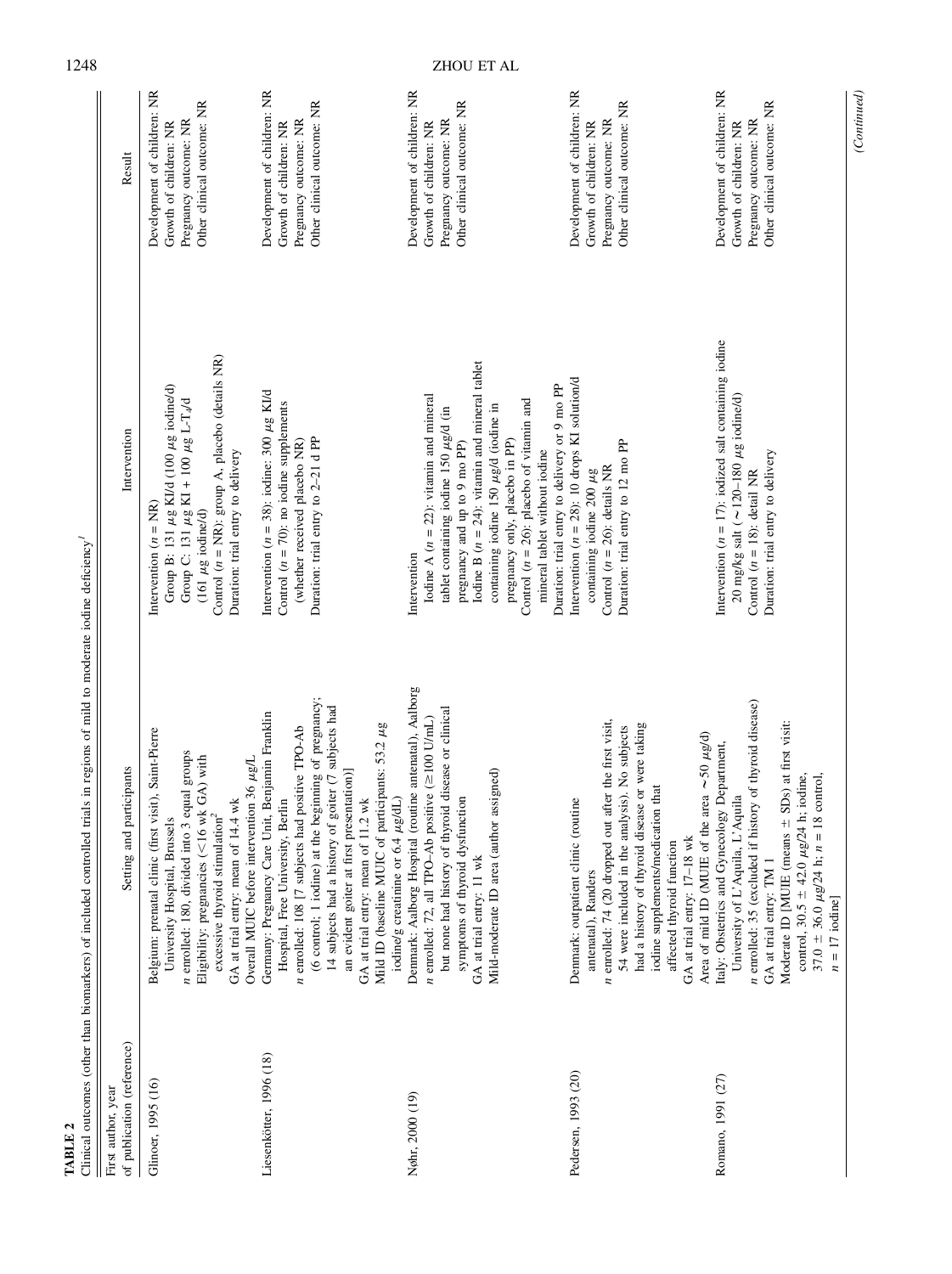| t |
|---|
|   |
| ۰ |

| of publication (reference)<br>First author, year | Setting and participants                                                                                                                                                                                                                                                                                                                                                                                                       | Intervention                                                                                                                                                               | Result                                                                                                       |
|--------------------------------------------------|--------------------------------------------------------------------------------------------------------------------------------------------------------------------------------------------------------------------------------------------------------------------------------------------------------------------------------------------------------------------------------------------------------------------------------|----------------------------------------------------------------------------------------------------------------------------------------------------------------------------|--------------------------------------------------------------------------------------------------------------|
| Silva, 1981 (28)                                 | Chile: prenatal outpatient clinics (serving suburban<br>Mild ID [baseline MUIC (means $\pm$ SDs): control,<br>53 ± 33 $\mu$ g iodine/g creatinine; $n = 10$ control,<br>and rural areas), Eastern Greater Santiago<br>54 $\pm$ 36 $\mu$ g iodine/g creatinine; iodine,<br>GA at trial entry: varied, minimum 9 wk<br>$n = 36$ iodine]; 50% of subjects had a<br>UIC $\leq$ 50 $\mu$ g iodine/g creatinine<br>$n$ enrolled: 250 | Intervention ( $n = 160$ ): KI solution (10 drops) daily<br>containing iodine $\sim$ 300 $\mu$ g/d<br>Duration: trial entry to delivery<br>Control $(n = 90)$ : no placebo | Development of children: NR<br>Other clinical outcome: NR<br>Pregnancy outcome: NR<br>Growth of children: NR |
|                                                  |                                                                                                                                                                                                                                                                                                                                                                                                                                | <sup>1</sup> GA gestational age: ID jodine deficiency: I., Jevothyroxine: MIIC median urinary iodine including available provided: Party PM mimester:                      |                                                                                                              |

 GA, gestational age; ID, iodine deficiency; L-T4, levothyroxine; MUIC, median urinary iodine concentration; MUIE, median urinary iodine excretion; NR, not reported; PP, postpartum; TM, trimester;  $\times 10^{-3}$ , normal  $\times$ \$25  $\le$ 1.23 and/or molar triiodothyronine:thyroxine ratio  $\mu$ g/L) and free thyroxine index IPO-Ab, thyroid peroxidase antibodies; TSH, thyroid-stimulating hormone or thyrotropin; UIC, urinary iodine concentration. TPO-Ab, thyroid peroxidase antibodies; TSH, thyroid-stimulating hormone or thyrotropin; UIC, urinary iodine concentration.<br><sup>2</sup> Excessive thyroid stimulation characterized by serum thyroglobulin abnormally elevated (>20 µg serum TSH  $(0.2-4.0 \text{ mU/L})$ , no detectable TPO-Ab or thyroglobulin antibodies, and no history of thyroid disease. serum TSH (0.2–4.0 mU/L), no detectable TPO-Ab or thyroglobulin antibodies, and no history of thyroid disease.  $\approx 20$ 

iodine group and one case of Down syndrome in each of the iodine and placebo groups were noted in the Peru trial (26).

# Studies in regions of mild to moderate iodine deficiency

None of the 6 trials reported pregnancy or other clinical outcomes.

# Iodine status and thyroid function

# Studies in regions of severe iodine deficiency

Breast-milk iodine concentrations and urinary iodine excretions in mothers and infants were assessed in the Peru trial and were higher in the iodine-supplemented group than placebo group (see Supplement Table 2 under "Supplemental data" in the online issue) (17). Both trials reported higher maternal thyroxine in the iodine-supplemented group and no differences in maternal thyroxine-binding globulin (TBG) between groups. Infant thyroxine, maternal or infant thyroid-stimulating hormone or thyrotropin (TSH), and triiodothyronine were not different between groups in the only trial that reported these outcomes (17). Neither of the studies reported thyroglobulin concentrations or autoimmune thyroid disease or thyroid dysfunction. Although the thyroid volume was not reported, goiter rates did not differ between groups, and no congenital goiter was detected in infants (see Supplement Table 2 under "Supplemental data" in the online issue) (22, 26).

# Studies in regions of mild to moderate iodine deficiency

Similar to the results from regions of severe iodine deficiency, iodine supplementation led to increases in both maternal (all 6 trials) and infant (3 trials) urinary iodine excretions as well as iodine concentrations in breast milk (2 trials) when assessed (see Supplement Table 2 under "Supplemental data" in the online issue) (16, 18–20, 27, 28). No obvious dose-response relation was seen. The effects of iodine supplementation on changes in thyroid hormone concentrations in mothers and infants were not consistent (Table 3; see Supplement Table 2 under "Supplemental data" in the online issue). When assessed in mothers, higher thyroxine concentrations were reported in 1 of 5 trials, lower TSH was reported in 1 of 6 trials, and lower thyroglobulin concentrations were reported in 2 of 4 trials in the iodine-supplemented group compared with control group (16, 20, 28). In infants of iodine-supplemented mothers, significant reductions in cord blood thyroglobulin were observed in 2 of 4 trials, and cord blood thyroxine was increased in 1 of 3 trials (16, 20, 28). There were no reports of significant changes in maternal triiodothyronine/free triiodothyronine or TBG, infant free thyroxine, triiodothyronine, TBG, or TSH between supplemented and control groups (Table 3; see Supplement Table 2 under "Supplemental data" in the online issue).

Markers of autoimmune thyroid diseases, including thyroid peroxidase antibodies and thyroglobulin antibodies, were not different between groups in the 3 trials that reported this outcome, and 2 of 3 trials also reported the incidence of postpartum thyroid disease (18–20). Four women had thyroid peroxidase antibodies at trial entry in one of the trials; no abnormality in thyroid function was observed in the 2 women in the control group, whereas the 2 women in the iodine-supplemented group developed hyperthyroidism or subclinical hypothyroidism after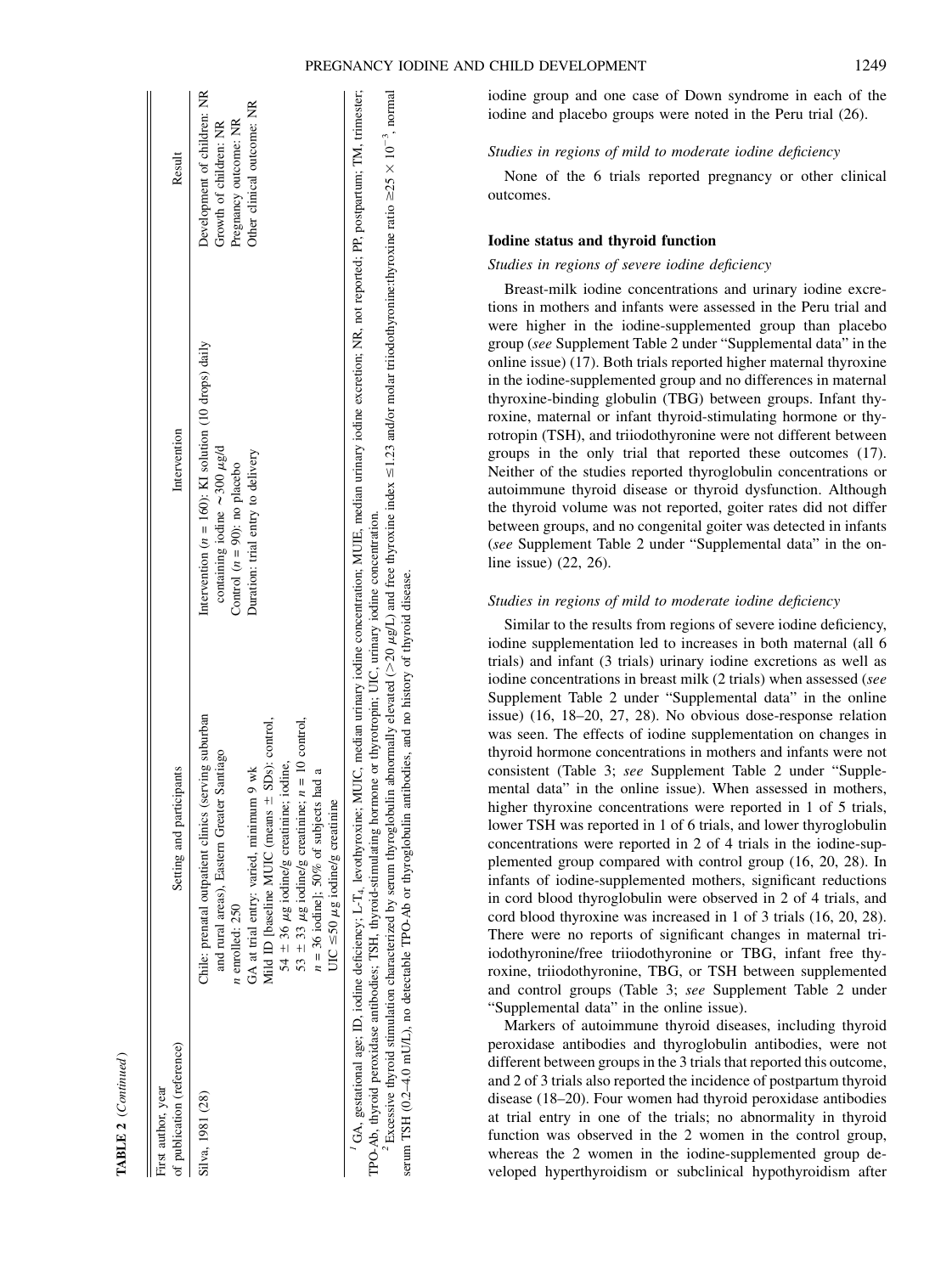| TABLE 3                                                                | Summary of thyroid-function changes after iodine supplementation                                                                                          | during pregnancy <sup>1</sup>                                                                                                                           |                                                                                                                                          |                                                                                                                                                                                                                                                                                                                                                          |                                                                                                                                                                                         |
|------------------------------------------------------------------------|-----------------------------------------------------------------------------------------------------------------------------------------------------------|---------------------------------------------------------------------------------------------------------------------------------------------------------|------------------------------------------------------------------------------------------------------------------------------------------|----------------------------------------------------------------------------------------------------------------------------------------------------------------------------------------------------------------------------------------------------------------------------------------------------------------------------------------------------------|-----------------------------------------------------------------------------------------------------------------------------------------------------------------------------------------|
| publication (reference)<br>First author, year of                       | <b>TSH</b>                                                                                                                                                | $\mathbb{E}^{\omega}$                                                                                                                                   | $\mathsf{F}_3$                                                                                                                           | $\Gamma_4$                                                                                                                                                                                                                                                                                                                                               | TBG                                                                                                                                                                                     |
| severe iodine deficiency<br>Kevany, 1969 (17)<br>Studies in regions of | pregnancy, at delivery, or PP<br>Maternal: no diff during<br>Infant: no diff (24)<br>(24)                                                                 | Maternal: NR<br>Infant: NR                                                                                                                              | control observations reported<br>Infant: only 2 iodine and 3<br>Maternal: no diff during<br>pregnancy (24)<br>(24)                       | iodine > control ( $P = 0.001$ )<br>5 mo of pregnancy $(P = NR)$<br>and at delivery $(P < 0.001)$<br>pregnancy (timing unclear)<br>$unclear$ ) iodine $>$ control<br>$T_4$ : iodine > control in last<br>FT <sub>4</sub> : in pregnancy (timing<br>Dialyzable fraction T4: in<br>$(P = 0.001)$ (24)<br>Infant: no diff (24)<br>Maternal:<br>(24)<br>(24) | Maternal: no diff endogenous<br>distribution or T <sub>4</sub> -binding<br>capacity (24)<br>Infant: NR                                                                                  |
| Pharoah, 1971 (21)                                                     | Maternal: NR<br>Infant: NR                                                                                                                                | Maternal: NR<br>Infant: NR                                                                                                                              | Maternal: NR<br>Infant: NR                                                                                                               | during pregnancy, TT <sub>4</sub> iodine<br>Maternal: 4-5 y after injection,<br>$>$ control ( $P = NR$ ) (22)<br>Infant: NR                                                                                                                                                                                                                              | Maternal: 4-5 y after injection,<br>during pregnancy, no diff<br>Infant: NR<br>(22)                                                                                                     |
| Studies in regions of mild<br>to moderate iodine<br>deficiency         |                                                                                                                                                           |                                                                                                                                                         |                                                                                                                                          |                                                                                                                                                                                                                                                                                                                                                          |                                                                                                                                                                                         |
| Glinoer, 1995 (16)                                                     | control TM 3 ( $P < 0.01$ ) and<br>Infant: no diff group B iodine<br>Maternal: group B iodine $\leq$<br>compared with control<br>delivery ( $P < 0.001$ ) | Maternal: group B iodine $\leq$<br>control TM 2, TM 3, and<br>Infant: group B iodine $\leq$<br>delivery ( $P < 0.001$ )<br>control $(P = 0.0001)$       | Maternal: no diff group B iodine<br>compared with control during<br>Infant: no diff group B iodine<br>compared with control<br>pregnancy | Infant: no diff TT <sub>4</sub> or FT <sub>4</sub> group<br>Maternal: no diff TT <sub>4</sub> or FT <sub>4</sub><br>group B iodine compared<br>B iodine compared with<br>with control during<br>pregnancy<br>$\mbox{control}$                                                                                                                            | Maternal: cited no diff group B<br>iodine compared with control<br>Infant: no diff TBG or TBG<br>saturation by $T_4$ group B<br>iodine compared with<br>(data not presented)<br>control |
| Liesenkötter, 1996 (18)                                                | Maternal: no diff PP                                                                                                                                      | Maternal: no diff PP                                                                                                                                    | Maternal: no diff PP                                                                                                                     | Maternal: no diff PP                                                                                                                                                                                                                                                                                                                                     | Maternal: no diff PP                                                                                                                                                                    |
|                                                                        | Maternal: no diff 35 wk<br>Infant: NR                                                                                                                     | Maternal: no diff 35 wk<br>Infant: NR                                                                                                                   | Maternal: no diff TT <sub>3</sub> or FT <sub>3</sub> ,<br>Infant: NR                                                                     | Maternal: no diff TT <sub>4</sub> or FT <sub>4</sub> ,<br>Infant: NR                                                                                                                                                                                                                                                                                     | Maternal: NR<br>Infant: NR                                                                                                                                                              |
| Nøhr, 2000 (19)                                                        | pregnancy<br>Infant: NR                                                                                                                                   | pregnancy<br>Infant: NR                                                                                                                                 | 35 wk pregnancy<br>Infant: NR                                                                                                            | 35 wk pregnancy<br>Infant: NR                                                                                                                                                                                                                                                                                                                            | Infant: NR                                                                                                                                                                              |
| Pedersen, 1993 (20)                                                    | changes between groups<br>Maternal: relative changes<br>reported within groups,<br>Infant: no diff<br>unclear                                             | Maternal: Tg values from the<br>2 groups were significantly<br>different at all periods<br>Infant: iodine $\lt$ control<br>$(P = 0.0005)$<br>$(P = NR)$ | Maternal: no diff during<br>Infant: no diff<br>pregnancy                                                                                 | Maternal: no diff $T_4$ or $FT_4$ ,<br>Infant: no diff $\rm T_4$ or $\rm FT_4$<br>during pregnancy                                                                                                                                                                                                                                                       | Maternal: NR<br>Infant: NR                                                                                                                                                              |
| Romano, 1991 (27)                                                      | Maternal: cited no diff at any<br>TM (data not presented)<br>Infant: NR                                                                                   | Maternal: NR<br>Infant: NR                                                                                                                              | Maternal: NR<br>Infant: NR                                                                                                               | Maternal: NR<br>Infant: NR                                                                                                                                                                                                                                                                                                                               | Maternal: NR<br>Infant: NR                                                                                                                                                              |

# 1250 ZHOU ET AL

(Continued)

 $(Continued) % \begin{minipage}[b]{0.5\linewidth} \centering \centerline{\includegraphics[width=0.5\linewidth]{images/STM1000.pdf} \centerline{\includegraphics[width=0.5\linewidth]{images/STM1000.pdf} \centerline{\includegraphics[width=0.5\linewidth]{images/STM1000.pdf} \centerline{\includegraphics[width=0.5\linewidth]{images/STM1000.pdf} \centerline{\includegraphics[width=0.5\linewidth]{images/STM1000.pdf} \centerline{\includegraphics[width=0.5\linewidth]{images/STM1000.pdf} \centerline{\includegraphics[width=0.5\linewidth]{images/STM1000.pdf} \centerline{\includegraphics[width=0.5\linewidth]{images/STM100$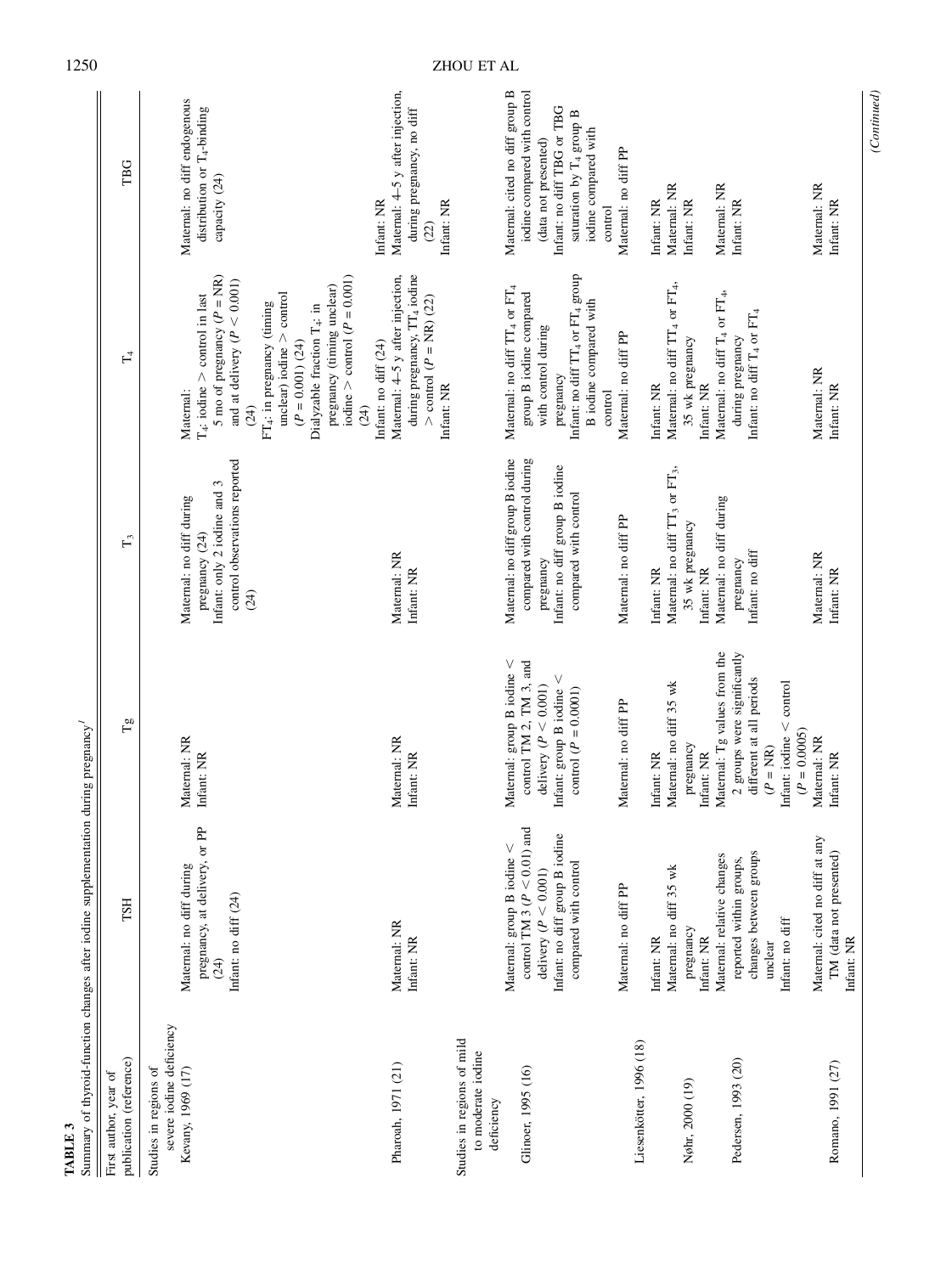| publication (reference)<br>First author, year of                                                             | TSH                                              | $\mathbb{F}_q^2$                     | $F_3$                                                                                                                                                                                                                                                                                                                                                                                                                                                                                                                                                                                                                                 | $\Gamma_4$                                                                                                                                  | TBG           |
|--------------------------------------------------------------------------------------------------------------|--------------------------------------------------|--------------------------------------|---------------------------------------------------------------------------------------------------------------------------------------------------------------------------------------------------------------------------------------------------------------------------------------------------------------------------------------------------------------------------------------------------------------------------------------------------------------------------------------------------------------------------------------------------------------------------------------------------------------------------------------|---------------------------------------------------------------------------------------------------------------------------------------------|---------------|
| Silva, 1981 (28)                                                                                             | Maternal: no diff at delivery<br>Infant: no diff | Maternal: NR<br>Infant: NR           | Infant: no diff $T_3$ ; rT3 iodine ><br>Maternal: no diff T <sub>3</sub> or rT <sub>3</sub> at<br>control ( $P < 0.005$ )<br>delivery                                                                                                                                                                                                                                                                                                                                                                                                                                                                                                 | Maternal: $T_4$ iodine $>$ control Maternal: NR<br>Infant: $T_4$ iodine > control (P Infant: NR<br>at delivery $(P < 0.001)$<br>${}< 0.001$ |               |
| of studies reporting a<br>Summary of the number<br>significant effect of<br>iodine intervention <sup>2</sup> |                                                  |                                      |                                                                                                                                                                                                                                                                                                                                                                                                                                                                                                                                                                                                                                       |                                                                                                                                             |               |
| Infant (cord)<br>Maternal                                                                                    | $\perp$ 1/7<br>$\frac{4}{3}$                     | $\downarrow$ 2/2<br>$\downarrow$ 2/4 | $\uparrow$ 1/1 rT <sub>3</sub><br>$\frac{8}{2}$                                                                                                                                                                                                                                                                                                                                                                                                                                                                                                                                                                                       | 13/7<br>$\uparrow$ 1/4                                                                                                                      | $\frac{1}{2}$ |
|                                                                                                              |                                                  |                                      | diff, no difference; FT <sub>3</sub> , free triodothyronine; FT <sub>4</sub> , free thyroxine; NR, not reported; PP, postpartum; T <sub>3</sub> , reverse triiodothyronine; T <sub>4</sub> , triodothyronine; T4, thyroxine; TBG, thyroxine-binding globulin;<br>Tg, thyroglobulin; TM, trimester; TSH, thyroid-stimulating hormone or thyrotropin; TT <sub>3</sub> , total triiodothyronine; TT <sub>4</sub> , total thyroxine; 1, decreased; 1, increased.<br><sup>2</sup> Data are presented as follows: total number of studies reporting this outcome/number of studies reporting significant effects of iodine supplementation. |                                                                                                                                             |               |

(Continued)

[ABLE 3 (Continued)

birth that persisted at the 12-mo follow-up (20). There was no difference in the incidence of postpartum thyroid dysfunction between groups in the other trial (19).

Women in the iodine-supplemented group compared with women in the control group had lower thyroid volumes in 1 (27) of 2 trials (18, 27) that reported this outcome (see Supplement Table 2 under "Supplemental data" in the online issue). Two other trials showed that supplementation reduced pregnancy increases in maternal thyroid volume; however, results were analyzed as percentage changes within groups and not based on the intention-to-treat principle (16, 20). Children of supplemented mothers had lower thyroid volumes than did children of nonsupplemented mothers in the 2 trials that reported this outcome (16, 18).

## DISCUSSION

Our systematic review was designed to assess the quality of the literature that supports cause-and-effect relations between iodine supplementation during pregnancy or the periconceptional period and the growth and development of children. As such, we focused our inclusion criteria on intervention trials that were controlled and had a random or quasirandom allocation. Despite the relatively broad inclusion criteria, only 2 of the 8 included RCTs reported limited clinical outcome data including the birth rate, birth anthropometric measures, childhood growth rate, 15-y survival, and development, and both trials were conducted in regions of severe iodine deficiency with a high incidence of endemic goiter and cretinism (17, 21). One of these trials reported a clear reduction in cretinism (21) and was a major stimulus to the eradication of cretinism worldwide through the resulting programs of salt iodization. However, what was not clear from the available data was whether prenatal or periconceptional iodine supplementation improves developmental outcomes of children in the absence of overt or frank iodine deficiency. Surprisingly, in both trials conducted in regions of severe iodine deficiency, the IQ, developmental quotient, and other nonstandardized assessments of cognitive development of noncretinous children did not differ between children whose mothers were in the iodine group and women in the placebo group (17, 21). Although there was some evidence of better motor function in children of iodinesupplemented mothers, in nonstandardized assessments (15), higher rates of developmental advantages and lower rates of developmental deficits in children of iodine-supplemented mothers were only seen after post–random-assignment exclusions on small sample sizes selectively followed up, which may have been subject to bias (22, 25). No developmental outcomes were available from children whose mothers participated in the 6 trials conducted in regions of mild to moderate iodine deficiency.

The paucity of data from controlled iodine intervention trials with sufficient statistical power to show causal relations between iodine supplementation and developmental outcomes in children left us with cohort comparisons and other study designs that inferred causation through association. Although some of these studies suggested that mild to moderate iodine deficiency in pregnant women is associated with impaired cognitive performance of children (29–32), another recent study showed that children whose mothers took iodine supplements of  $\geq 150$  $\mu$ g/d in pregnancy had a 1.5- and 1.7-fold increase in odds of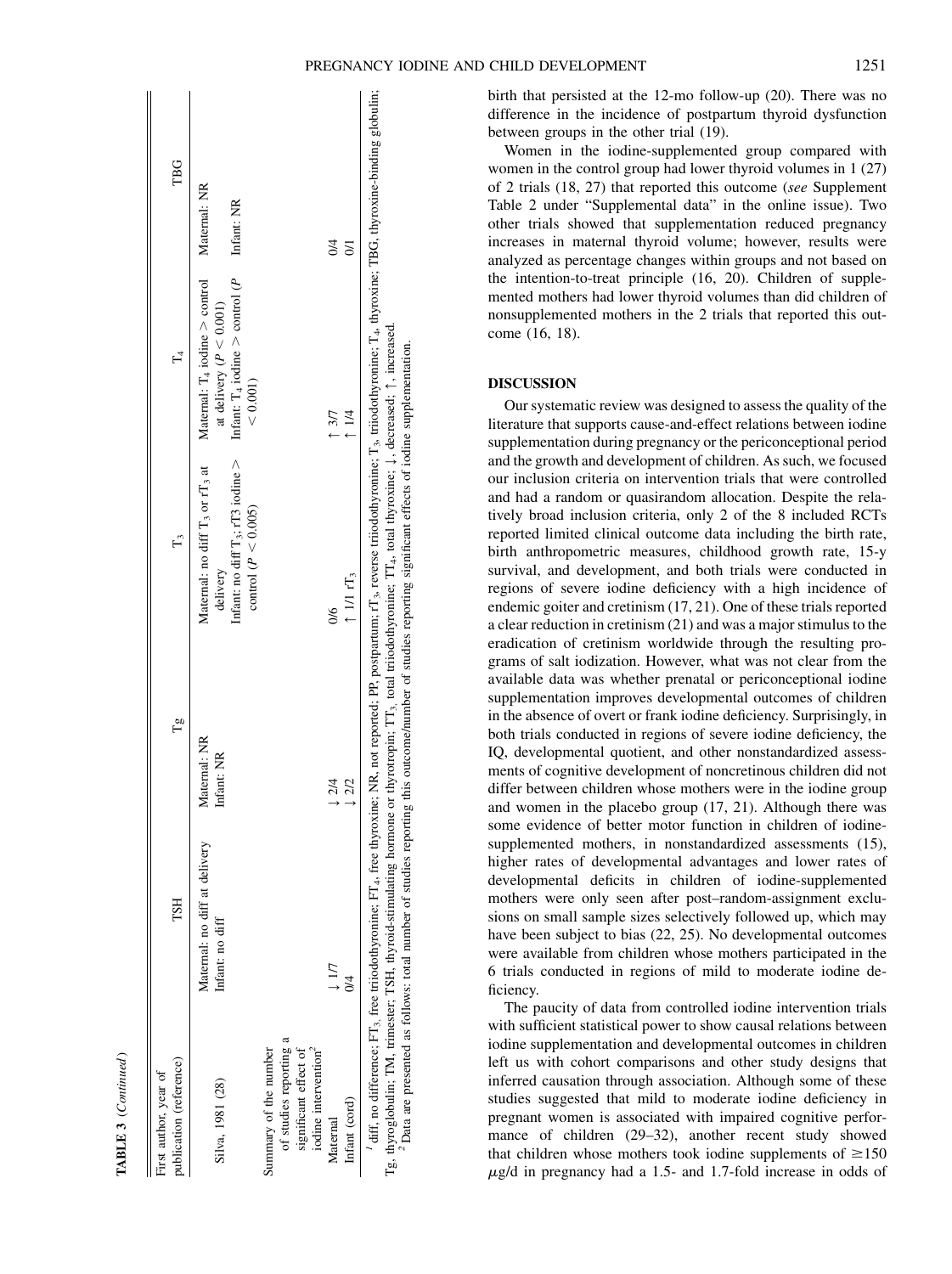Summary of risk-of-bias assessment for included studies<sup>1</sup>

| First author, year of<br>publication (reference) | Random sequence<br>generation | Allocation<br>concealment | Blinding of<br>participants/<br>personnel | Blinding of<br>outcome assessment | Incomplete<br>outcome<br>data | Selective<br>reporting | Other bias |
|--------------------------------------------------|-------------------------------|---------------------------|-------------------------------------------|-----------------------------------|-------------------------------|------------------------|------------|
| Studies in regions of severe                     |                               |                           |                                           |                                   |                               |                        |            |
| iodine deficiency                                |                               |                           |                                           |                                   | $U^3$                         |                        |            |
| Kevany, 1969 (17)                                | H                             | H                         | U                                         | $U^2$                             |                               | U                      | $U^4$      |
| Pretell, 1972 (26)                               |                               |                           |                                           |                                   |                               |                        |            |
| Pretell, 1974 (24)                               |                               |                           |                                           |                                   |                               |                        |            |
| Pretell, 1994 (25)                               |                               |                           |                                           |                                   |                               |                        |            |
| Pharoah, 1971 (21)                               | H                             | H                         | $U^5$                                     | $U^5$                             | H                             | U                      | H          |
| Connolly, 1979 (15)                              |                               |                           |                                           |                                   |                               |                        |            |
| Pharoah, 1987 (22)                               |                               |                           |                                           |                                   |                               |                        |            |
| Pharoah, 1991 (23)                               |                               |                           |                                           |                                   |                               |                        |            |
| Studies in regions of mild to                    |                               |                           |                                           |                                   |                               |                        |            |
| moderate iodine                                  |                               |                           |                                           |                                   |                               |                        |            |
| deficiency                                       |                               |                           |                                           |                                   |                               |                        |            |
| Glinoer, 1995 (16)                               | U                             | U                         | L                                         |                                   | $\mathbf{U}$                  | $\mathbf{U}$           | U          |
| Liesenkötter, 1996 (18)                          | H                             | H                         | U                                         |                                   | U                             | U                      | U          |
| Nøhr, 2000 (19)                                  | U                             | U                         | L                                         |                                   | U                             | U                      |            |
| Pedersen, 1993 (20)                              | U                             | U                         | H                                         |                                   | U                             | U                      | L          |
| Romano, 1991 (27)                                | U                             | U                         | U                                         |                                   | L                             | U                      | L          |
| Silva, 1981 (28)                                 | Н                             | H                         | U                                         | U                                 | H                             | U                      | U          |

 ${}^{1}$ L, low risk of bias; H, high risk of bias; U, unclear risk of bias.

<sup>2</sup>Risk of bias was that assigned to the original trial (17). In 2 of the reported follow-ups (25, 26), it was specified that all investigators were unaware of the

injection status of the subjects.<br><sup>3</sup> Risk of bias was that assigned to the original trial (17). In the 3 reported follow-ups, outcomes were not assessed in all participants and their offspring.<br><sup>4</sup> Risk of bias was that a

 $<sup>5</sup>$  Risk of bias was that assigned to the original trial (21). In the 1979 follow-up (15), it was specified that the mother and person who administered tests</sup> were not aware of the injection status.

psychomotor and mental scores  $< 85$ , respectively, in the Bayley Psychomotor Developmental Index at 1 y of age compared with in women who those who took  $\lt 100 \mu\text{g/d}$  (33). These disparate findings warrant additional investigations in appropriately designed RCTs in areas of mild to moderate iodine deficiency as well as in areas of iodine sufficiency to allow a full investigation of potential benefits and risks of iodine supplementation according to background iodine status. However, there is intense debate about whether such trials are ethical because of the widespread recommendation for iodine supplements to be taken from preconception through to lactation and for all prenatal supplements to contain iodine (34, 35).

The increasing concern of scientists and clinicians that mild to moderate iodine deficiency in pregnancy may adversely affect the cognitive development of children has also been supported by studies that showed that lower maternal thyroxine and/or higher maternal TSH in pregnancy were associated with lower IQ in children (36, 37). However, a recent RCT that involved  $>21,000$ pregnant women showed that correction for low thyroxine or high TSH with thyroxine supplements in early pregnancy did not improve the IQ of children at 3 y of age (38). The contrasting findings between observational studies and RCTs are not uncommon and highlight that typical statistical adjustments of potential confounders in observational studies are likely to be inadequate to capture the full extent of influences of social and environmental factors (39).

Our systematic review was conducted according to contemporary best practice and highlights the paucity of relevant and quality RCTs to assess the efficacy and safety of prenatal and periconceptional iodine supplementation in today's society where most regions of the world are classified with either mild to moderate iodine deficiency or are iodine sufficient. Despite this lack of quality evidence regarding the effect of iodine supplementation in pregnancy on the growth and development of children, routine iodine supplementation in pregnancy has been recommended by leading health authorities worldwide. Surprisingly, the process that led to the iodine recommendation is in contrast to the folate recommendation, which was made after several RCTs and a systematic review with a meta-analysis of RCTs confirmed its efficacy and safety (40).

Routine iodine supplementation in pregnancy may not be without risk. The safe upper limit in pregnancy is uncertain because the fetal thyroid is vulnerable to iodine excess (41). Congenital hypothyroidism in newborns has been reported in mothers who had an excessive dietary intake of iodine during pregnancy (42, 43). In addition, a recent study reported that iodine supplementation  $\geq 150 \mu g/d$  in pregnancy was associated with poorer mental and psychomotor achievements of infants (33). The view that iodine supplements at the dose recommended (150–200  $\mu$ g/d) are safe stems from the fact that these doses are well below the recommended upper intake limit of  $600-1100 \mu g/d$  (44, 45). Results of RCTs currently under way in areas of mild to moderate iodine deficiency that aim to determine whether prenatal iodine supplementation improves maternal and neonate thyroid function, pregnancy outcomes, infant growth, and cognitive performance should contribute to these areas of uncertainty (46, 47).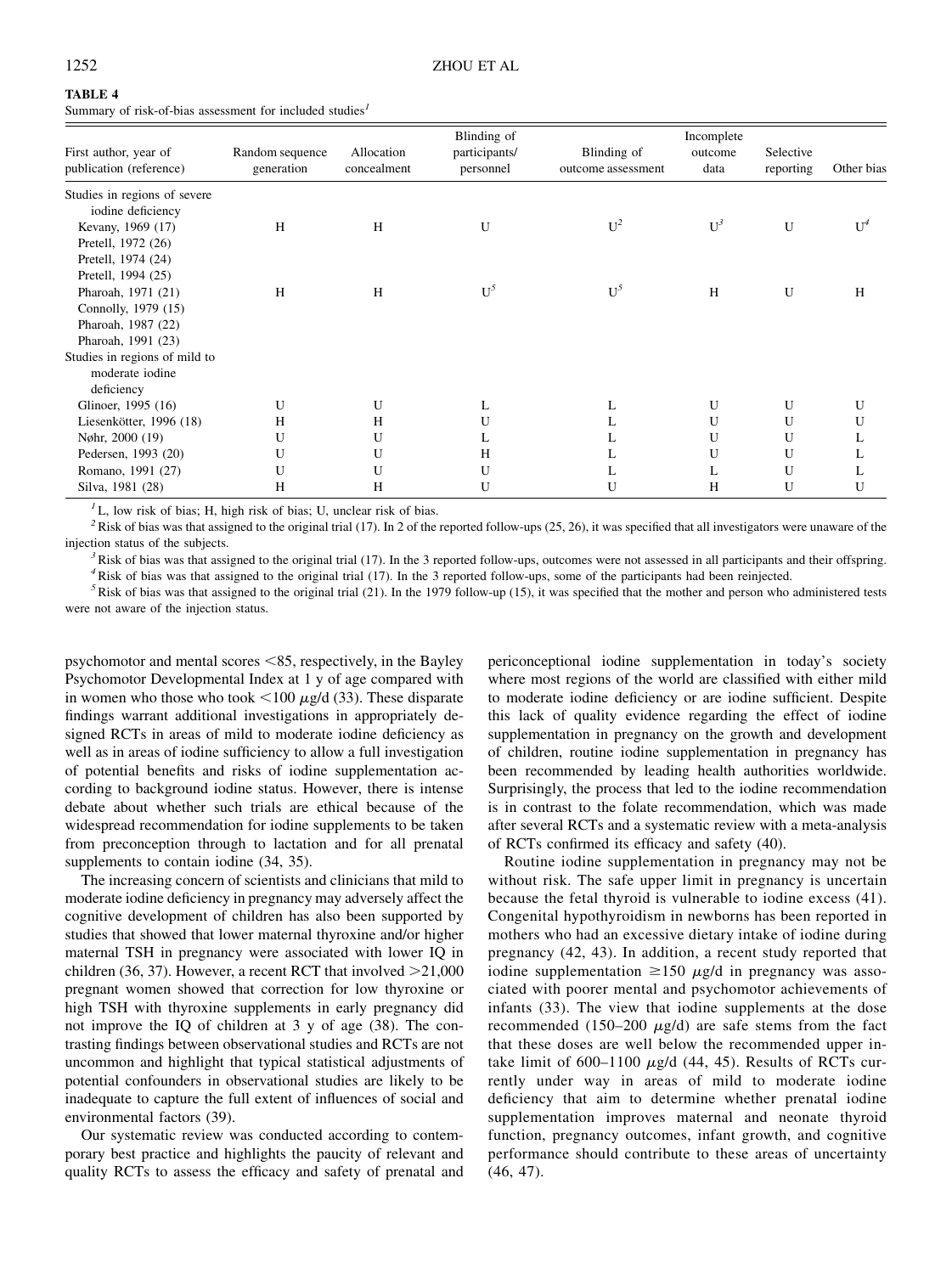In conclusion, although our review indicates that new RCTs of iodine supplementation in pregnancy with outcomes addressing childhood development are necessary to assess efficacy and safety, the conduct of such trials may not be feasible in population groups in whom iodine supplementation is widely practiced. In this context, the focus should be on monitoring and evaluating the safety of the practice to ensure it does no harm. In the absence of RCTs, prospective cohort studies that assess maternal iodine intake and biomarkers of iodine status in pregnancy on clinical outcomes including the growth and development of children are important to evaluate the safety of the practice and determine the doses of iodine associated with minimum risk.

We thank Dominique Condo, Jacqueline Gould, and Lenka Malek for their assistance with the initial literature search and data extraction.

The authors' responsibilities were as follows—SJZ, RAG, and MM: designed the study; SJZ: coordinated the review activities, including searches and study selection; SJZ and AJA: performed the data extraction and assessment of study quality; MM: acted as the third reviewer of study quality to resolve any discrepancies; and all authors: wrote the review, reviewed findings, and approved the final version of the manuscript. The study was performed independently of pharmaceutical or commercial interest. SJZ and MM are chief investigators of a National Health and Medical Research Council grant investigating iodine nutrition in pregnancy on neurodevelopment of children and general health and wellbeing of mothers. RAG and MM receive honoraria (payable to their institutions) for scientific advisory board contributions to Fonterra (RAG and MM), the Nestle Nutrition Institute (MM), and Nutricia (MM). SJZ and AJA had no conflicts of interest.

#### REFERENCES

- 1. Hetzel BS, Potter BJ, Dulberg EM. The iodine deficiency disorders: nature, pathogenesis and epidemiology. World Rev Nutr Diet 1990;62: 59–119.
- 2. WHO. Iodine deficiency in Europe and its control: current status, progress and recent trends. In: Anderson M, de Benoist B, Damton-Hill I, Delange F, eds. Iodine deficiency in Europe, a continuing public health problem. Geneva, Switzerland; WHO Press, 2007:20–33.
- 3. Li M, Eastman CJ, Waite KV, Ma G, Zacharin MR, Topliss DJ, Harding PE, Walsh JP, Ward LC, Mortimer RH, et al. Are Australian children iodine deficient? Results of the Australian national iodine nutrition study. Med J Aust 2006;184:165–9.
- 4. Vanderpump MPJ, Lazarus JH, Smyth PP, Laurberg P, Holder RL, Boelaert K, Franklyn JA. British Thyroid Assoc UKIS. Iodine status of UK schoolgirls: a cross-sectional survey. Lancet 2011;377:2007–12.
- 5. Andersson M, de Benoist B, Delange F, Zupan J, Secretariat WHO. Prevention and control of iodine deficiency in pregnant and lactating women and in children less than 2-years-old: conclusions and recommendations of the technical consultation. Public Health Nutr 2007;10: 1606–11.
- 6. NHMRC. Iodine supplementation for pregnant and breastfeeding women. Canberra, Australia: NHMRC, 2010.
- 7. De Groot L, Abalovich M, Alexander EK, Amino N, Barbour L, Cobin RH, Eastman CJ, Lazarus JH, Luton D, Mandel SJ, et al. Management of thyroid dysfunction during pregnancy and postpartum: an endocrine society clinical practice guideline. J Clin Endocrinol Metab 2012;97: 2543–65.
- 8. Stagnaro-Green A, Abalovich M, Alexander E, Azizi F, Mestman J, Negro R, Nixon A, Pearce EN, Soldin OP, Sullivan S, et al. Guidelines of the american thyroid association for the diagnosis and management of thyroid disease during pregnancy and postpartum. Thyroid 2011;21: 1081–125.
- 9. Bleichrodt N, Born M. A metaanalysis of research on iodine and its relationship to cognitive development. In: Stanbury J, ed. The damaged brain of iodine deficiency. New York, NY: Cognizant Communication Corporation, 1994:195–200.
- 10. Qian M, Wang D, Watkins WE, Gebski V, Yan YQ, Li M, Chen ZP. The effects of iodine on intelligence in children: a meta-analysis of studies conducted in china. Asia Pac J Clin Nutr 2005;14:32–42.
- 11. Zimmermann MB. The effects of iodine deficiency in pregnancy and infancy. Paediatr Perinat Epidemiol 2012;26(suppl 1):108–17.
- 12. Bougma K, Aboud FE, Harding KB, Marquis GS. Iodine and mental development of children 5 years old and under: a systematic review and meta-analysis. Nutrients 2013;5:1384–416.
- 13. Moher D, Liberati A, Tetzlaff J, Altman D, Group TP. Preferred reporting items for systematic reviews and meta-analyses: the PRISMA statement. Ann Intern Med 2009;151:264–9.
- 14. Higgins JPT, Altman DG, Sterne JAC. Chapter 8: assessing risk of bias in included studies. In: Higgins JPT, Green S, eds. Cochrane handbook for systematic reviews of interventions, version 5.1.0 [updated March 2011]. The Cochrane Collaboration, 2011. Available from: www.cochrane-handbook.org.
- 15. Connolly KJ, Pharoah PO, Hetzel BS. Fetal iodine deficiency and motor performance during childhood. Lancet 1979;2:1149–51.
- 16. Glinoer D, De Nayer P, Delange F, Lemone M, Toppet V, Spehl M, Grun JP, Kinthaert J, Lejeune B. A randomized trial for the treatment of mild iodine deficiency during pregnancy: maternal and neonatal effects. J Clin Endocrinol Metab 1995;80:258–69.
- 17. Kevany J, Fierro-Benitez R, Pretell EA, Stanbury JB. Prophylaxis and treatment of endemic goiter with iodized oil in rural ecuador and peru. Am J Clin Nutr 1969;22:1597–607.
- 18. Liesenkötter KP, Gopel W, Bogner U, Stach B, Gruters A. Earliest prevention of endemic goiter by iodine supplementation during pregnancy. Eur J Endocrinol 1996;134:443–8.
- 19. Nøhr SB, Jorgensen A, Pedersen KM, Laurberg P. Postpartum thyroid dysfunction in pregnant thyroid peroxidase antibody-positive women living in an area with mild to moderate iodine deficiency: is iodine supplementation safe? J Clin Endocrinol Metab 2000;85:3191–8.
- 20. Pedersen KM, Laurberg P, Iversen E, Knudsen PR, Gregersen HE, Rasmussen OS, Larsen KR, Eriksen GM, Johannesen PL. Amelioration of some pregnancy-associated variations in thyroid function by iodine supplementation. J Clin Endocrinol Metab 1993;77:1078–83.
- 21. Pharoah PO, Buttfield IH, Hetzel BS. Neurological damage to the fetus resulting from severe iodine deficiency during pregnancy. Lancet 1971; 1:308–10.
- 22. Pharoah PO, Connolly KJ. A controlled trial of iodinated oil for the prevention of endemic cretinism: a long-term follow-up. Int J Epidemiol 1987;16:68–73.
- 23. Pharoah PO, Connolly KJ. Effects of maternal iodine supplementation during pregnancy. Arch Dis Child 1991;66:145–7.
- 24. Pretell E, Palacois P, Tello L, Wan M, Utiger R, Stanbury JB. Iodine deficiency and the maternal/fetal relationship. In: Dunn JT, Medeiros-Neto GA, eds. Endemic goiter and cretinism: continuing threats to world health. Washington, DC: PAHO, 1974:143–155.
- 25. Pretell EA, Caceres A. Impairment of mental development by iodine deficiency and its correction. In: Stanbury JB, ed. The damaged brain of iodine deficiency. New York, NY: Cognizant Communication, 1994:187–91.
- 26. Pretell EA, Torres T, Zenteno V, Cornejo M. Prophylaxis of endemic goiter with iodized oil in rural Peru: preliminary report of the effect on the development of newborn children. In: Stanbury JB, Kroc RL, eds. Human development and the thyroid gland. New York, NY: Plenum Publishing Corporation, 1972:246–65.
- 27. Romano R, Jannini EA, Pepe M, Grimaldi A, Olivieri M, Spennati P, Cappa F, D'Armiento M. The effects of iodoprophylaxis on thyroid size during pregnancy. Am J Obstet Gynecol 1991;164:482–5.
- 28. Silva JE, Silva S. Interrelationships among serum thyroxine, triiodothyronine, reverse triiodothyronine, and thyroid-stimulating hormone in iodine-deficient pregnant women and their offspring: effects of iodine supplementation. J Clin Endocrinol Metab 1981;52:671–7.
- 29. Bath SC, Steer CD, Golding J, Emmett P, Rayman MP. Effect of inadequate iodine status in uk pregnant women on cognitive outcomes in their children: results from the Avon Longitudinal Study of Parents and Children (ALSPAC). Lancet 2013;382:331–7.
- 30. Hynes KL, Otahal P, Hay I, Burgess JR. Mild iodine deficiency during pregnancy is associated with reduced educational outcomes in the offspring: 9-year follow-up of the gestational iodine cohort. J Clin Endocrinol Metab 2013;98:1954–62.
- 31. Berbel P, Mestre JL, Santamaria A, Palazon I, Franco A, Graells M, Gonzalez-Torga A, de Escobar GM. Delayed neurobehavioral development in children born to pregnant women with mild hypothyroxinemia during the first month of gestation: the importance of early iodine supplementation. Thyroid 2009;19:511–9.